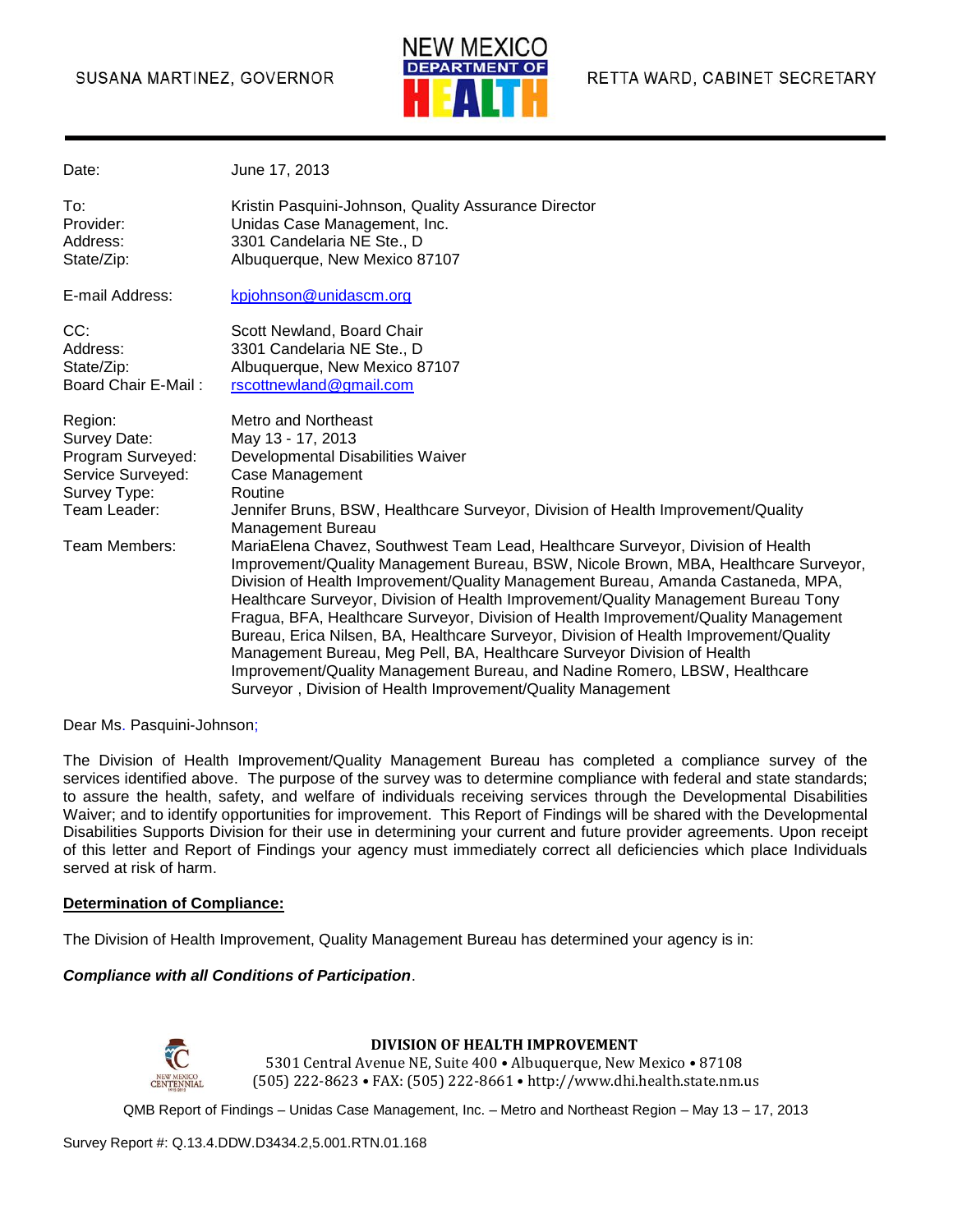This determination is based on your agency's compliance with CMS waiver assurances at the Condition of Participation level. The attached QMB Report of Findings indicates Standard Level deficiencies identified and requires implementation of a Plan of Correction.

#### **Plan of Correction:**

The attached Report of Findings identifies the Standard Level and/or Condition of Participation deficiencies found during your agency's compliance review. You are required to complete and implement a Plan of Correction. Your agency has a total of 45 business days (10 business days to submit your POC for approval and 35 days to implement your *approved* Plan of Correction) from the receipt of this letter.

#### **Submission of your Plan of Correction:**

Please submit your agency's Plan of Correction in the space on the two right columns of the Report of Findings. *(See attachment "A" for additional guidance in completing the Plan of Correction)*.

Within 10 business days of receipt of this letter your agency Plan of Correction must be submitted to the parties below:

#### **1. Quality Management Bureau, Attention: Plan of Correction Coordinator 5301 Central Ave. NE Suite 400 Albuquerque, NM 87108**

#### **2. Developmental Disabilities Supports Division Regional Office for region of service surveyed**

Upon notification from QMB that your *Plan of Correction has been approved*, you must implement all remedies and corrective actions to come into compliance. If your Plan of Correction is denied, you must resubmit a revised plan as soon as possible for approval, as your POC approval and all remedies must be completed within 45 business days of the receipt of this letter.

Failure to submit your POC within the allotted 10 business days or complete and implement your Plan of Correction within the total 45 business days allowed may result in the imposition of a \$200 per day Civil Monetary Penalty until it is received, completed and/or implemented.

#### **Request for Informal Reconsideration of Findings (IRF):**

If you disagree with a finding of deficient practice, you have 10 business days upon receipt of this notice to request an IRF. Submit your request for an IRF in writing to:

> QMB Deputy Bureau Chief 5301 Central Ave NE Suite #400 Albuquerque, NM 87108 Attention: IRF request

See Attachment "C" for additional guidance in completing the request for Informal Reconsideration of Findings. The request for an IRF will not delay the implementation of your Plan of Correction which must be completed within 45 total business days (10 business days to submit your POC for approval and 35 days to implement your *approved* Plan of Correction). Providers may not appeal the nature or interpretation of the standard or regulation, the team composition or sampling methodology. If the IRF approves the modification or removal of a finding, you will be advised of any changes.

Please call the Plan of Correction Coordinator at 505-699-9356 if you have questions about the Report of Findings or Plan of Correction. Thank you for your cooperation and for the work you perform.

Sincerely,

Jennifer Bruns, BSW

Jennifer Bruns, BSW Team Lead/Healthcare Surveyor Division of Health Improvement Quality Management Bureau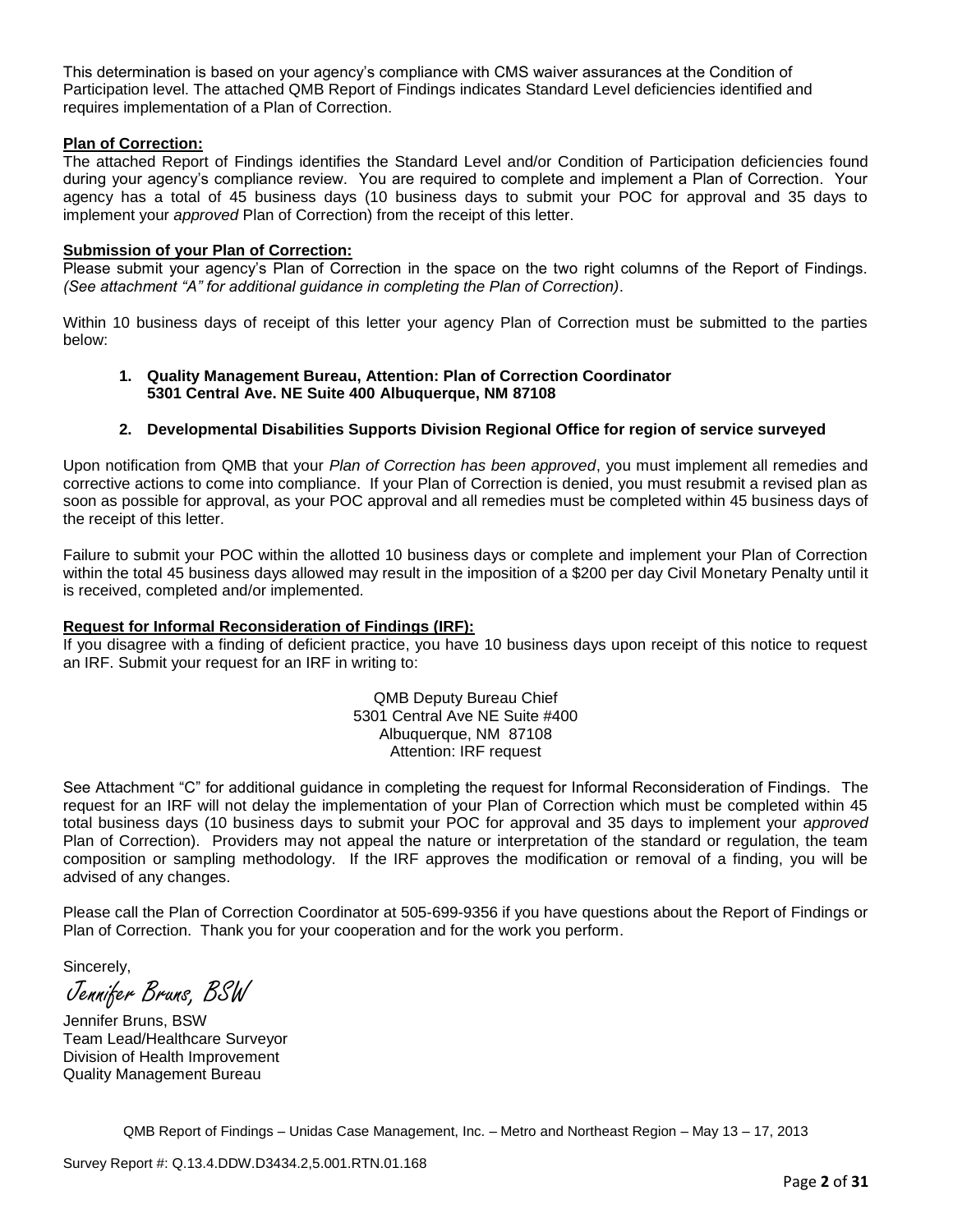| May 13, 2013                                            |                                                                                                                                                                            |
|---------------------------------------------------------|----------------------------------------------------------------------------------------------------------------------------------------------------------------------------|
| Scott Newland, Board Chair<br>Eric Hankla, Case Manager | Unidas Case Management, Inc.<br>Kristin Pasquini-Johnson, Quality Assurance Director                                                                                       |
| <b>DOH/DHI/QMB</b>                                      | Jennifer Bruns, BSW, Team Lead/Healthcare Surveyor<br>Tony Fragua, BFA, Healthcare Surveyor<br>Meg Pell, BA, Healthcare Surveyor                                           |
| May 17, 2013                                            |                                                                                                                                                                            |
| Scott Newland, Board Chair                              | Unidas Case Management, Inc.<br>Kristin Pasquini-Johnson, Quality Assurance Director<br>Linda Piasecki, Case Manager                                                       |
| <b>DOH/DHI/QMB</b>                                      | Jennifer Bruns, BSW, Team Lead/Healthcare Surveyor<br>Nicole Brown, MBA, Healthcare Surveyor<br>Tony Fragua, BFA, Healthcare Surveyor<br>Meg Pell, BA, Healthcare Surveyor |
| Number:                                                 | 1                                                                                                                                                                          |
| Number:                                                 | 45<br>5 - Jackson Class Members<br>40 - Non- <i>Jackson</i> Class Members                                                                                                  |
| Number:                                                 | 45                                                                                                                                                                         |
| Number:                                                 | 18                                                                                                                                                                         |
|                                                         |                                                                                                                                                                            |
|                                                         |                                                                                                                                                                            |

Administrative Files Reviewed

- Medicaid Billing/Reimbursement Records for all Services Provided
- Accreditation Records
- Individual Medical and Program Case Files, including, but not limited to:
	- o Individual Service Plans
		- o Progress on Identified Outcomes
		- o Healthcare Plans
		- o Medical Emergency Response Plans
		- o Therapy Evaluations and Plans
		- o Healthcare Documentation Regarding Appointments and Required Follow-Up
		- o Other Required Health Information
- Internal Incident Management Reports and System Process
- Personnel Files
- Staff Training Records, Including Competency Interviews with Staff
- Agency Policy and Procedure Manual
- Caregiver Criminal History Screening Records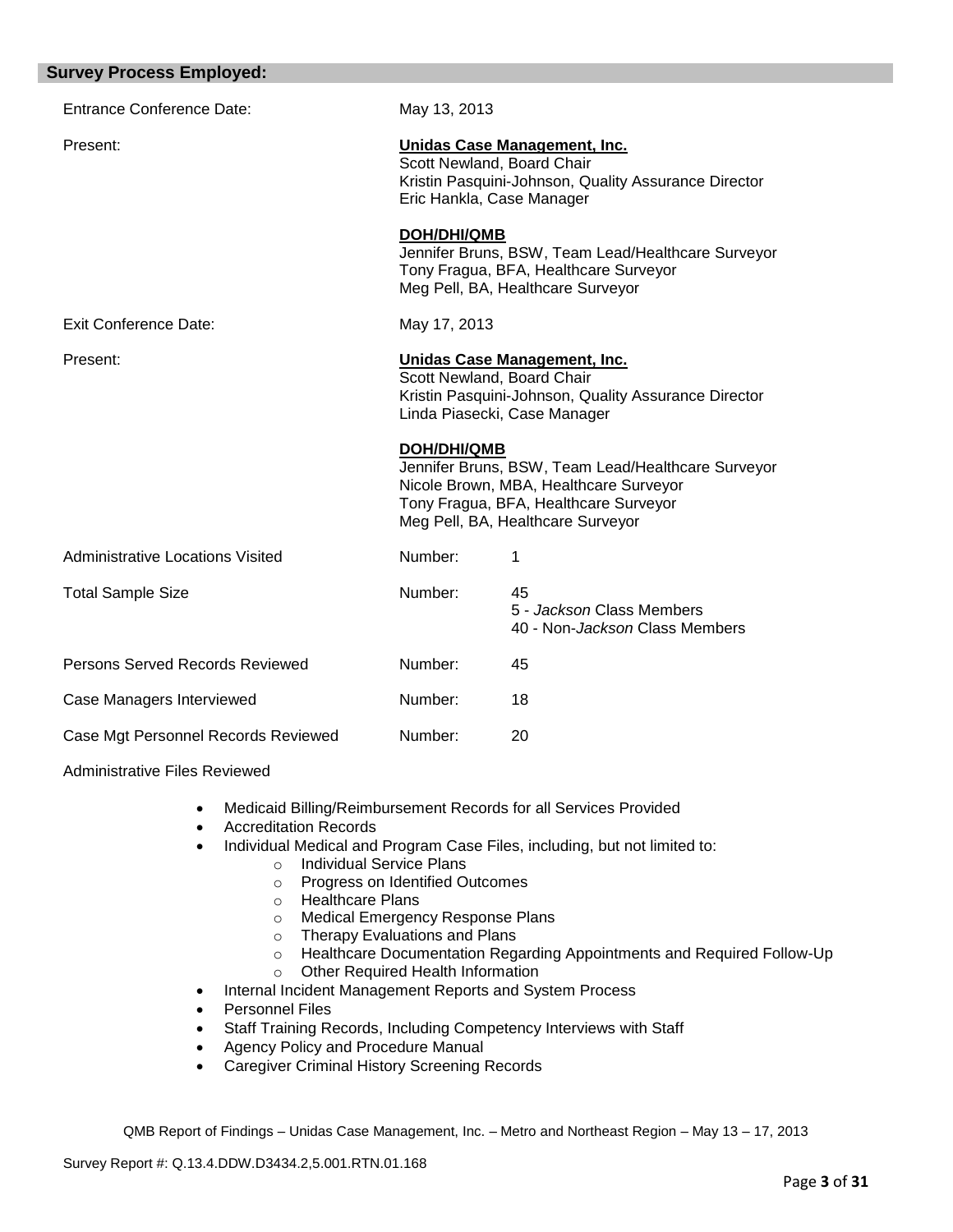- Consolidated Online Registry/Employee Abuse Registry
- Quality Assurance / Improvement Plan
- CC: Distribution List: DOH Division of Health Improvement
	- DOH Developmental Disabilities Supports Division
	- DOH Office of Internal Audit
	- HSD Medical Assistance Division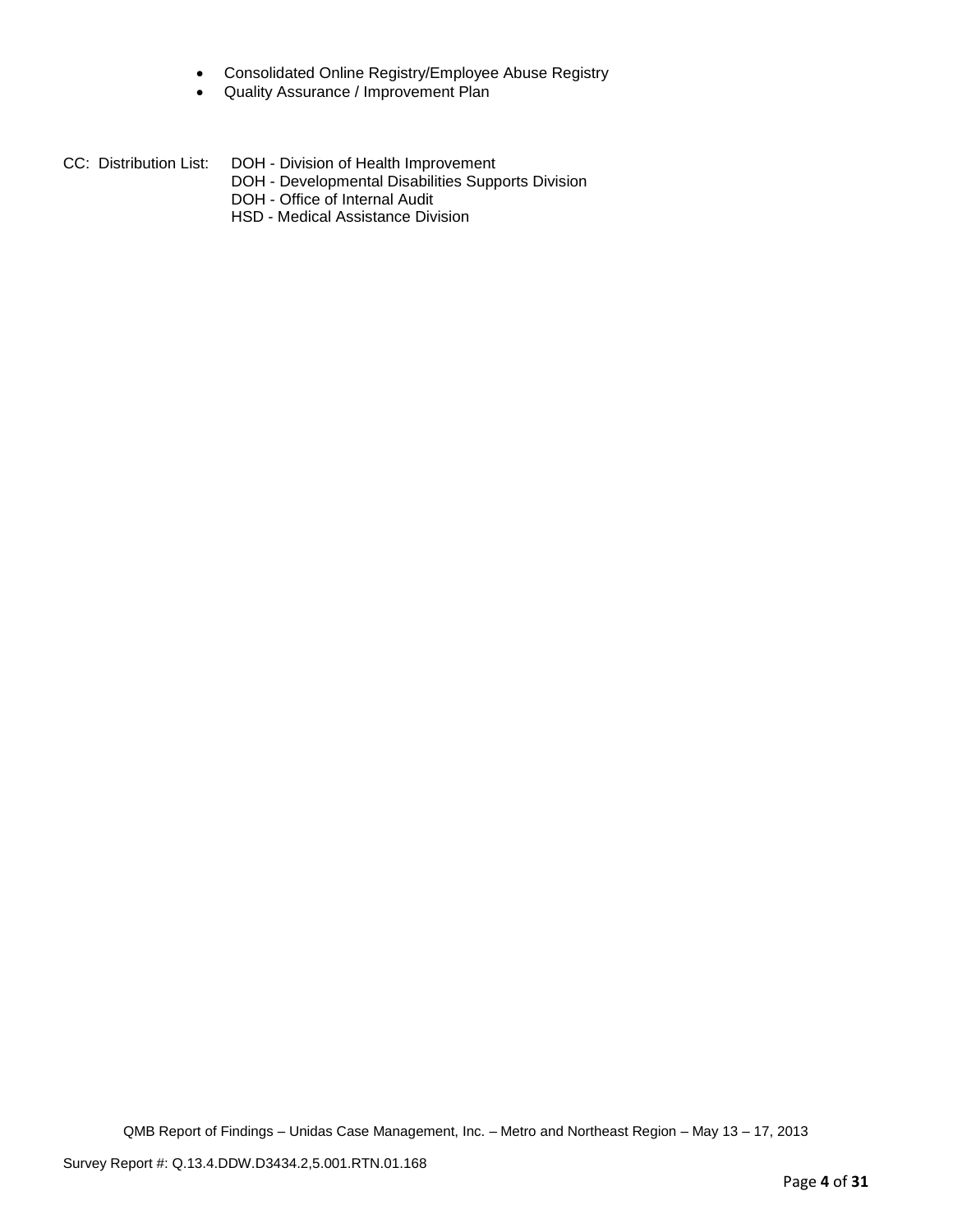# **Attachment A**

# **Provider Instructions for Completing the QMB Plan of Correction (POC) Process**

### *Introduction:*

After a QMB Compliance Survey, your QMB Report of Findings will be sent to you via e-mail.

Each provider must develop and implement a Plan of Correction (POC) that identifies specific quality assurance and quality improvement activities the agency will implement to correct deficiencies and prevent continued non compliance.

Agencies must submit their Plan of Correction within 10 business days from the date you receive the QMB Report of Findings. (Providers who do not submit a POC within 10 business days will be referred to the Internal Review Committee [IRC] for possible actions or sanctions).

Agencies must fully implement their approved Plan of Correction within 45 business days (10 business days to submit your POC for approval and 35 days to implement your approved Plan of Correction) from the date they receive the QMB Report of Findings. (Providers who fail to complete a POC within the 45 business days allowed shall be referred to the IRC for possible actions or sanctions.)

If you have questions about the Plan of Correction process, call the QMB Plan of Correction Coordinator at 505-699-9356 or email at Crystal.Lopez-Beck@state.nm.us. Requests for technical assistance must be requested through your DDSD Regional Office.

The POC process cannot resolve disputes regarding findings. If you wish to dispute a finding on the official Report of Findings, you must file an Informal Reconsideration of Findings (IRF) request within ten (10) business days of receiving your report. Please note that you must still submit a POC for findings that are in question (see Attachment "C").

# *Instructions for Completing Agency POC:*

#### *Required Content*

Your Plan of Correction should provide a step-by-step description of the methods to correct each deficient practice to prevent recurrence and information that ensures the regulation cited is in compliance. The remedies noted in your POC are expected to be added to your Agency's required, annual Quality Assurance Plan.

If a deficiency has already been corrected, the plan should state how it was corrected, the completion date (date the correction was accomplished), and how possible recurrence of the deficiency will be prevented.

#### *The Plan of Correction must address the required six CMS core elements to address each deficiency of the POC:*

- 1. How the specific and realistic corrective action will be accomplished for individuals found to have been affected by the deficient practice.
- 2. How the agency will identify other individuals who have the potential to be affected by the same deficient practice, and how the agency will act to protect individuals in similar situations.
- 3. What QA measures will be put into place or systemic changes made to ensure that the deficient practice will not recur
- 4. Indicate how the agency plans to monitor its performance to make sure that solutions are sustained. The agency must develop a QA plan for ensuring that correction is achieved and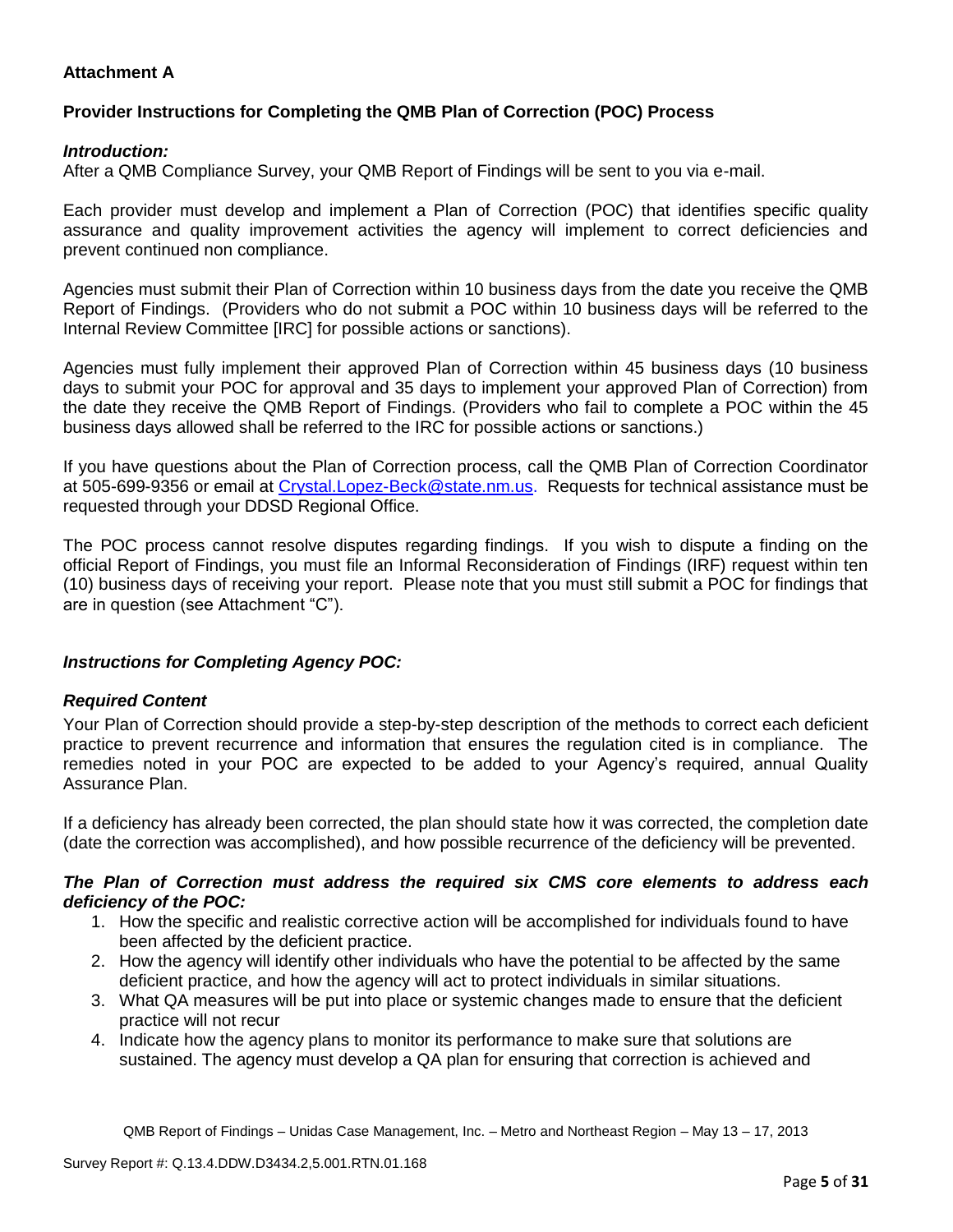sustained. This QA plan must be implemented, and the corrective action evaluated for its effectiveness. The plan of correction is integrated into the agency quality assurance system; and

- 5. Include dates when corrective action will be completed. The corrective action completion dates must be acceptable to the State.
- 6. The POC must be signed and dated by the agency director or other authorized official.

*The following details should be considered when developing your POC:*

- Details about how and when Consumer, Personnel and Residential files are audited by Agency personnel to ensure they contain required documents;
- Information about how Medication Administration Records are reviewed to verify they contain all required information before they are distributed, as they are being used, and after they are completed;
- Your processes for ensuring that all staff are trained in Core Competencies, Incident Reporting, and Individual-Specific service requirements, etc;
- How accuracy in Billing documentation is assured;
- How health, safety is assured;
- For Case Management Providers, how ISPs are reviewed to verify they meet requirements, how the timeliness of LOC packet submissions and consumer visits are tracked;
- Your process for gathering, analyzing and responding to Quality data; and,
- Details about Quality Targets in various areas, current status, analyses about why targets were not met, and remedies implemented.

*Note:* **Instruction or in-service of staff alone may not be a sufficient plan of correction.** This is a good first step toward correction, but additional steps should be taken to ensure the deficiency is corrected and will not recur.

### *Completion Dates*

- The plan of correction must include a **completion date** (entered in the far right-hand column) for each finding. Be sure the date is **realistic** in the amount of time your Agency will need to correct the deficiency; not to exceed 45 total business days.
- Direct care issues should be corrected immediately and monitored appropriately.
- Some deficiencies may require a staged plan to accomplish total correction.
- Deficiencies requiring replacement of equipment, etc., may require more time to accomplish correction but should show reasonable time frames.

# *Initial Submission of the Plan of Correction Requirements*

- 1. The Plan of Correction must be completed on the official QMB Survey Report of Findings/Plan of Correction Form and received by QMB within ten (10) business days from the date you received the report of findings.
- 2. For questions about the POC process, call the QMB POC Coordinator, Crystal Lopez-Beck at 505- 699-9356 for assistance.
- 3. For Technical Assistance (TA) in developing or implementing your POC, contact your local DDSD Regional Office.
- 4. Submit your POC to Crystal Lopez-Beck, POC Coordinator in any of the following ways:
	- a. Electronically at Crystal.Lopez-Beck@state.nm.us *(preferred method)*
	- b. Fax to 505-222-8661, or
	- c. Mail to POC Coordinator, 5301 Central Avenue NE, Suite 400, Albuquerque, NM 87108
- 5. Do not submit supporting documentation (evidence of compliance) to QMB until after your POC has been approved by the QMB.
- 6. QMB will notify you when your POC has been "approve" or "denied."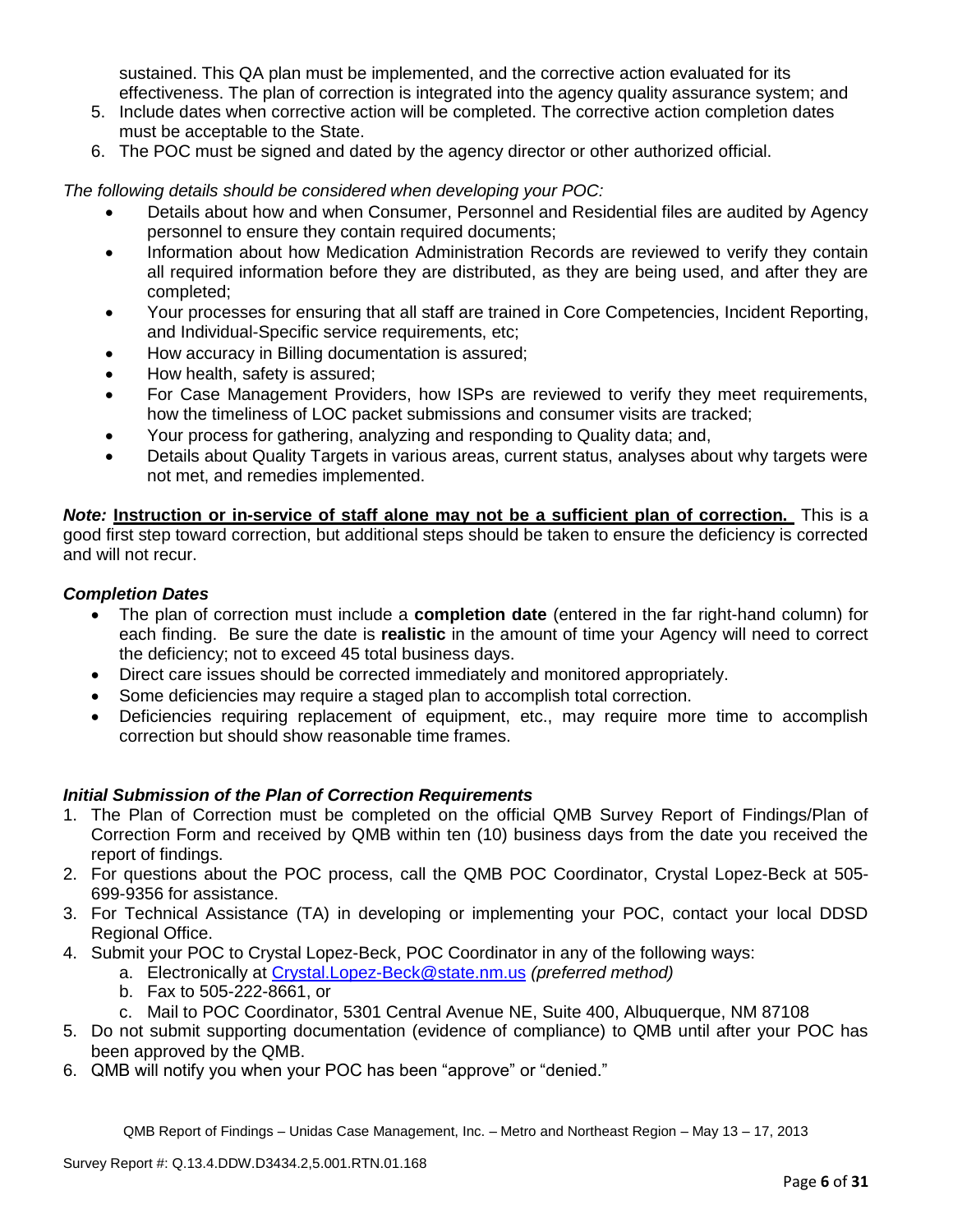- a. During this time, whether your POC is "approved," or "denied," you will have a maximum of 45 business days from the date of receipt of your Report of Findings to correct all survey deficiencies.
- b. If your POC is denied, it must be revised and resubmitted as soon as possible, as the 45 business day limit is in effect.
- c. If your POC is denied a second time your agency may be referred to the Internal Review Committee.
- d. You will receive written confirmation when your POC has been approved by QMB and a final deadline for completion of your POC.
- 7. Failure to submit your POC within 10 business days without prior approval of an extension by QMB will result in a referral to the Internal Review Committee and the possible implementation of monetary penalties and/or sanctions.

# *POC Document Submission Requirements*

Once your POC has been approved by the QMB Plan of Correction Coordinator you must submit copies of documents as evidence that all deficiencies have been corrected, as follows.

- 1. Your internal documents are due within a *maximum* of 45 business days of receipt of your Report of Findings.
- 2. You may submit your documents by postal mail (paper hard copy or on a disc), fax, or electronically (scanned and attached to e-mails).
- 3. All submitted documents *must be annotated*; please be sure the tag numbers and Identification numbers are indicated on each document submitted. Documents which are not annotated with the Tag number and Identification number may not be accepted.
- 4. Do not submit original documents; Please provide copies or scanned electronic files for evidence. Originals must be maintained in the agency file(s) per DDSD Standards.
- 5. In lieu of some documents, you may submit copies of file or home audit forms that clearly indicate cited deficiencies have been corrected, other attestations of correction must be approved by the Plan of Correction Coordinator prior to their submission.
- 6. For billing deficiencies, you must submit:
	- a. Evidence of an internal audit of billing documentation for a sample of individuals and timeframes;
	- b. Copies of "void and adjust" forms submitted to correct all over-billed or unjustified units billed identified during your internal audit.

Revisions, Modifications or Extensions to your Plan of Correction (post QMB approval) must be made in writing and submitted to the Deputy Chief at QMB, prior to the due date and are approved on a case-bycase basis. No changes may be made to your POC or the timeframes for implementation without written approval of the POC Coordinator.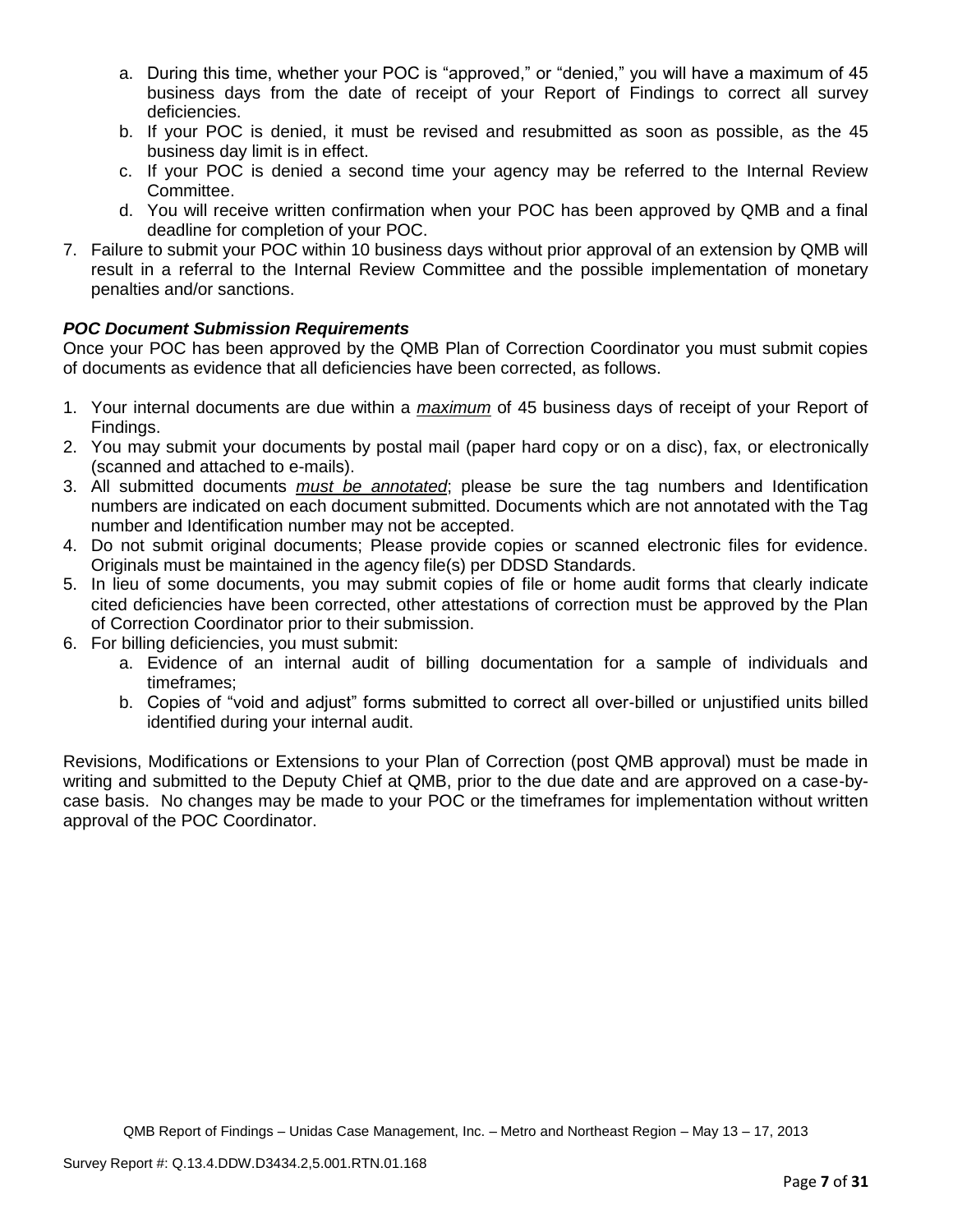## **Department of Health, Division of Health Improvement QMB Determination of Compliance Process**

The Division of Health Improvement, Quality Management Bureau (QMB) surveys compliance of the Developmental Disabilities Waiver (DDW) standards and state and federal regulations. QMB has grouped the CMS assurances into five Service Domains: Level of Care; Plan of Care; Qualified Providers; Health, Welfare and Safety; and Administrative Oversight (note that Administrative Oversight listed in this document is not the same as the CMS assurance of Administrative Authority. Used in this context it is related to the agency's operational policies and procedures, Quality Management system and Medicaid billing and reimbursement processes.)

The QMB Determination of Compliance process is based on the provider's compliance or noncompliance with standards and regulations identified in the QMB Report of Findings. All deficiencies (non-compliance with standards and regulations) are identified and cited as either a Standard level deficiency or a Condition of Participation level deficiency in the QMB Reports of Findings. All deficiencies require corrective action when non-compliance is identified.

Within the QMB Service Domains there are fundamental regulations, standards, or policies with which a provider must be in essential compliance in order to ensure the health and welfare of individuals served known as Conditions of Participation (CoPs).

The Determination of Compliance for each service type is based on a provider's compliance with CoPs in three (3) Service Domains.

Case Management Services:

- Level of Care,
- Plan of Care
- Qualified Providers

Community Inclusion Supports/ Living Supports:

- Qualified Provider,
- Plan of Care,
- Health, Welfare & Safety

# **Conditions of Participation (CoPs)**

A CoP is an identified fundamental regulation, standard, or policy with which a provider must be in compliance in order to ensure the health and welfare of individuals served. CoPs are based on the Centers for Medicare and Medicaid Services, Home and Community-Based Waiver required assurances. A provider must be in compliance with CoPs to participate as a waiver provider.

QMB surveyors use professional judgment when reviewing the critical elements of each standard and regulation to determine when non-compliance with a standard level deficiency rises to the level of a CoP out of compliance. Only some deficiencies can rise to the level of a CoP. (See the next section for a list of CoPs.) The QMB survey team analyzes the relevant finding in terms of scope, actual harm or potential for harm, unique situations, patterns of performance, and other factors to determine if there is the potential for a negative outcome which would rise to the level of a CoP. A Standard level deficiency becomes a CoP out of compliance when the team's analysis establishes that there is an identified potential for significant harm or actual harm. It is then cited as a CoP out of compliance. If the deficiency does not rise to the level of a CoP out of compliance, it is cited as a Standard Level Deficiency.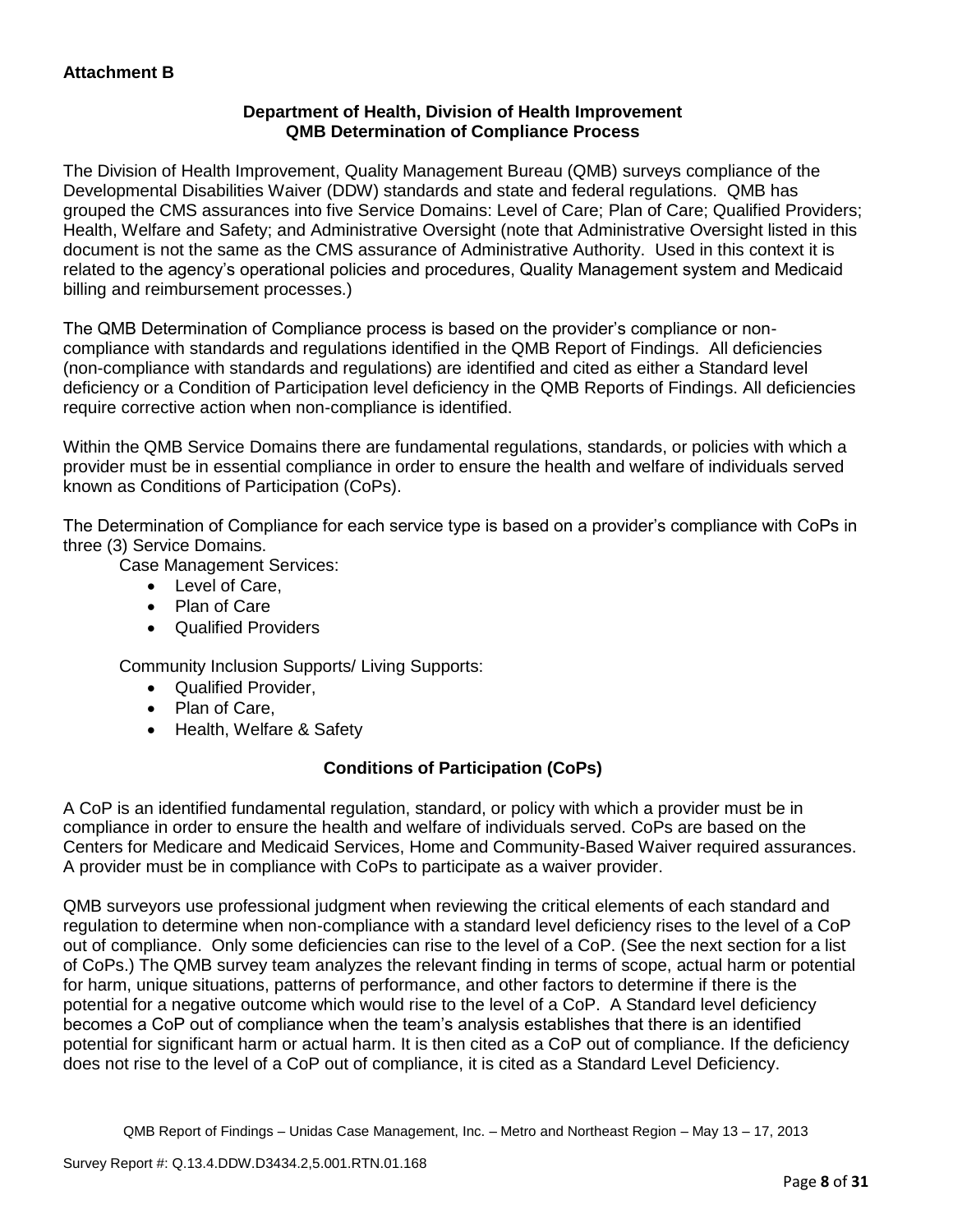The Division of Health Improvement (DHI) and the Developmental Disabilities Supports Division (DDSD) collaborated to revise the current Conditions of Participation (CoPs). There are seven Conditions of Participation in which providers must be in compliance.

# **CoPs and Service Domains for Case Management Supports are as follows:**

# **Service Domain: Level of Care**

Condition of Participation:

1. **Level of Care**: The Case Manager shall complete all required elements of the Long Term Care Assessment Abstract (LTCAA) to ensure ongoing eligibility for waiver services.

# **Service Domain: Plan of Care**

Condition of Participation:

2. **Individual Service Plan (ISP) Creation and Development**: Each individual shall have an ISP. The ISP shall be developed in accordance with DDSD regulations and standards and is updated at least annually or when warranted by changes in the individual's needs.

Condition of Participation:

3. **ISP Monitoring and Evaluation:** The Case Manager shall ensure the health and welfare of the individual through monitoring the implementation of ISP desired outcomes.

# **CoPs and Service Domain for ALL Service Providers is as follows:**

### **Service Domain: Qualified Providers**

- Condition of Participation:
- 4. **Qualified Providers**: Agencies shall ensure support staff has completed criminal background screening and all mandated trainings as required by the DDSD.

# **CoPs and Service Domains for Living Supports and Inclusion Supports are as follows:**

#### **Service Domain: Plan of Care**

Condition of Participation:

5. **ISP Implementation**: Services provided shall be consistent with the components of the ISP and implemented to achieve desired outcomes.

# **Service Domain: Health, Welfare & Safety**

Condition of Participation:

6. **Individual Health, Safety and Welfare: (Safety)** Individuals have the right to live and work in a safe environment.

Condition of Participation:

7. **Individual Health, Safety and Welfare (Healthcare Oversight)**: The provider shall support individuals to access needed healthcare services in a timely manner. Nursing, healthcare services and healthcare oversight shall be available and provided as needed to address individuals' health, safety and welfare.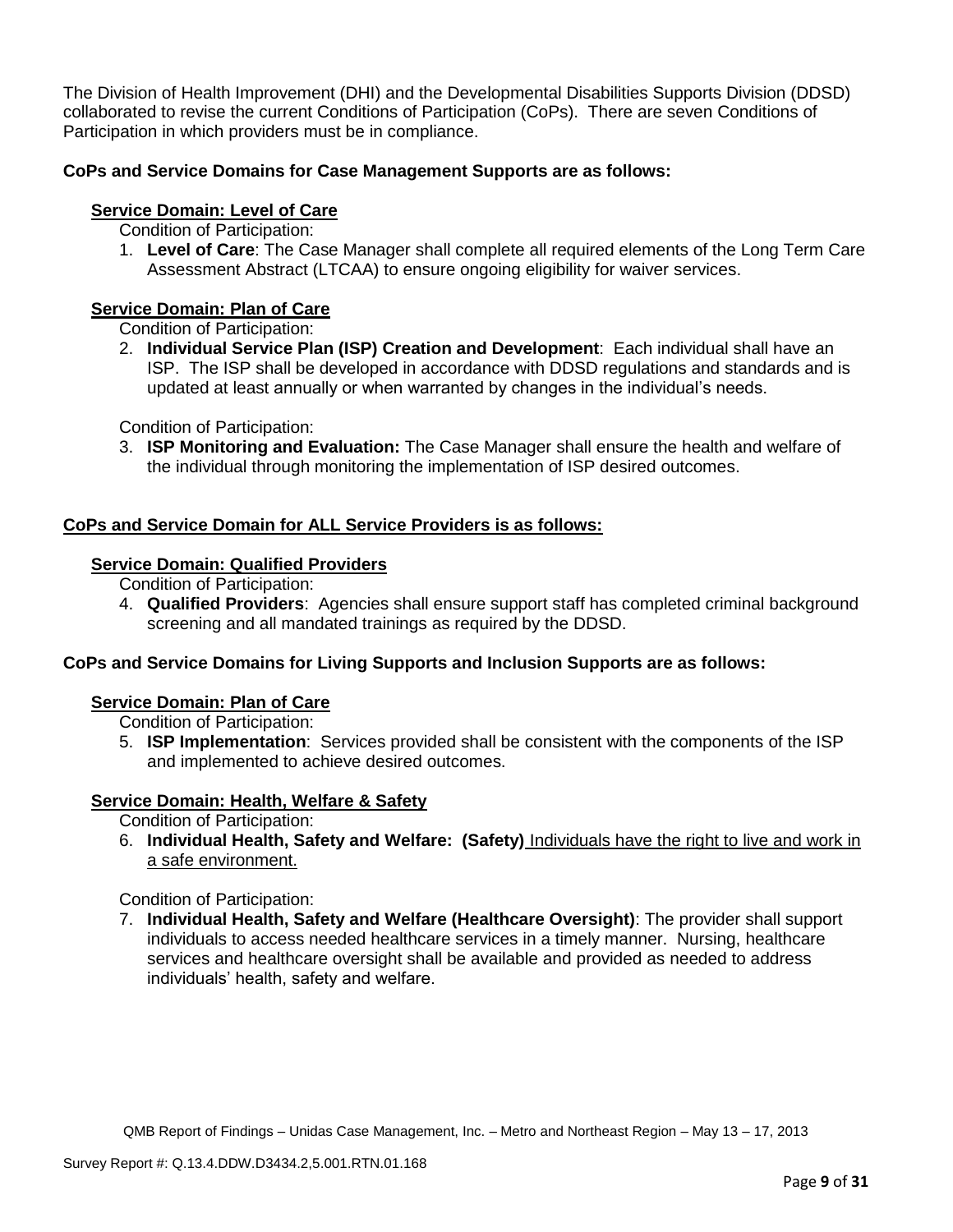### **QMB Compliance Determinations**

#### Compliance with Conditions of Participation

The QMB determination of *Compliance with Conditions of Participation* indicates that a provider is in compliance with all Conditions of Participation, (CoP). The agency has obtained a level of compliance such that there is a minimal potential for harm to individuals' health and safety. To qualify for a determination of Compliance with Conditions of Participation, the provider must be in compliance with all Conditions of Participation in all relevant Service Domains. The agency may also have Standard level deficiencies (deficiencies which are not at the condition level) out of compliance in any of the Service Domains.

### Partial-Compliance with Conditions of Participation

The QMB determination of *Partial-Compliance with Conditions of Participation* indicates that a provider is out of compliance with Conditions of Participation in one (1) to two (2) Service Domains. The agency may have one or more Condition level tags within a Service Domain. This partialcompliance, if not corrected, may result in a serious negative outcome or the potential for more than minimal harm to individuals' health and safety. The agency may also have Standard level deficiencies (deficiencies which are not at the condition level) in any of the Service Domains.

Providers receiving a repeat determination of Partial-Compliance for repeat deficiencies at the level of a Condition in any Service Domain may be referred by the Quality Management Bureau to the Internal Review Committee (IRC) for consideration of remedies and possible actions or sanctions.

### Non-Compliance with Conditions of Participation

The QMB determination of *Non-Compliance with Conditions of Participation* indicates a provider is significantly out of compliance with Conditions of Participation in multiple Service Domains. The agency may have one or more Condition level tags in each of 3 relevant Service Domains. This non-compliance, if not corrected, may result in a serious negative outcome or the potential for more than minimal harm to individuals' health and safety. The agency may also have Standard level deficiencies (deficiencies which are not at the condition level) in any of the Service Domains

Providers receiving a repeat determination of Non-Compliance will be referred by Quality Management Bureau to the Internal Review Committee (IRC) for consideration of remedies and possible actions or sanctions.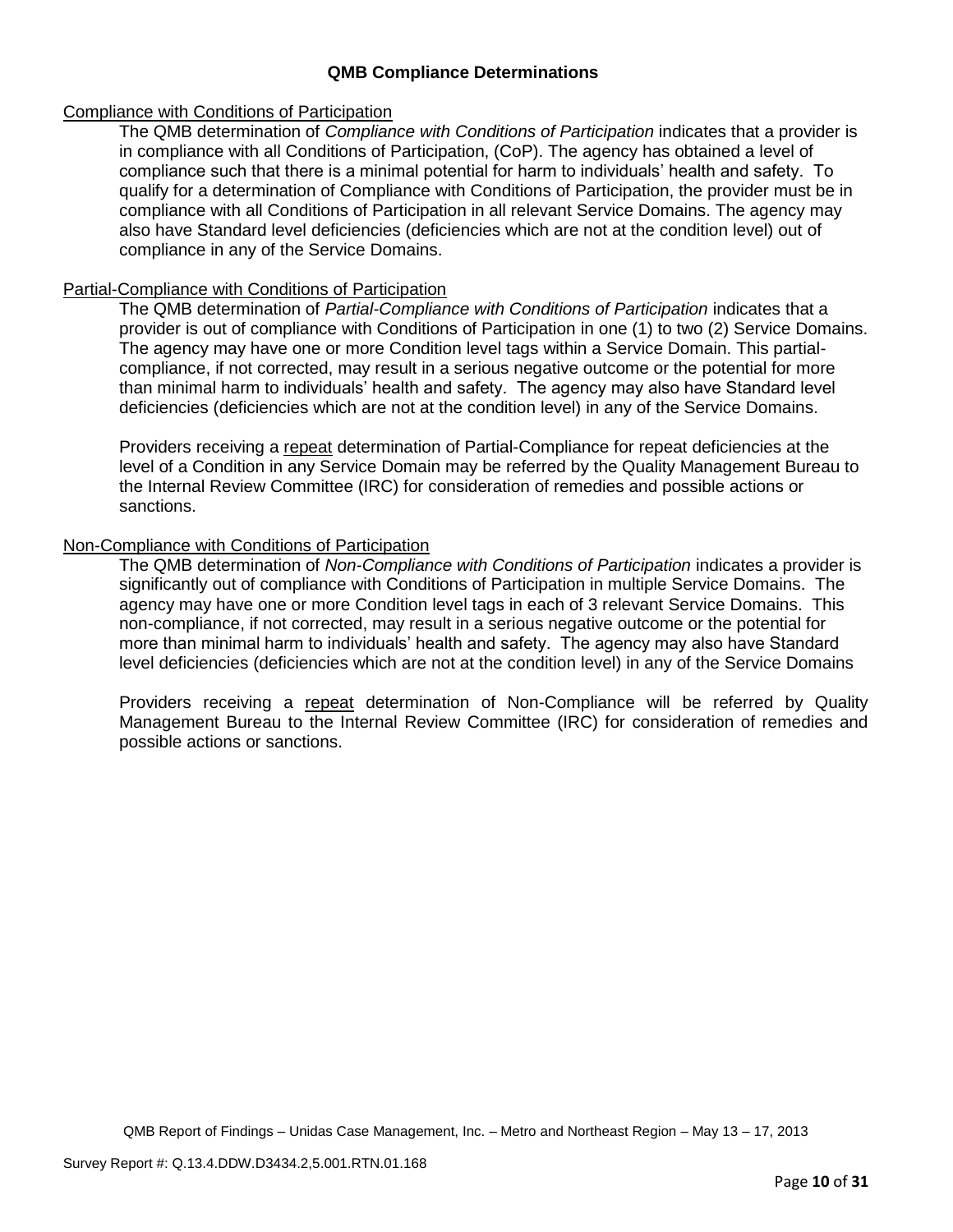### **Guidelines for the Provider Informal Reconsideration of Finding (IRF) Process**

# **Introduction:**

Throughout the QMB Survey process, surveyors are openly communicating with providers. Open communication means surveyors have clarified issues and/or requested missing information before completing the review through the use of the signed/dated "Document Request," or "administrative Needs," etc. forms. Regardless, there may still be instances where the provider disagrees with a specific finding. Providers may use the following process to informally dispute a finding.

# **Instructions:**

- 1. The Informal Reconsideration of the Finding (IRF) request must be received in writing to the QMB Deputy Bureau Chief **within 10 business days** of receipt of the final Report of Findings.
- 2. The written request for an IRF *must* be completed on the QMB Request for Informal Reconsideration of Finding form available on the QMB website:<http://dhi.health.state.nm.us/qmb>
- 3. The written request for an IRF must specify in detail the request for reconsideration and why the finding is inaccurate.
- 4. The IRF request must include all supporting documentation or evidence.
- 5. If you have questions about the IRC process, email the IRF Chairperson, Scott Good at [scott.good@state.nm.us](mailto:scott.good@state.nm.us) for assistance.

# **The following limitations apply to the IRF process:**

- The written request for an IRF and all supporting evidence must be received within 10 business days.
- Findings based on evidence requested during the survey and not provided may not be subject to reconsideration.
- The supporting documentation must be new evidence not previously reviewed or requested by the survey team.
- Providers must continue to complete their Plan of Correction during the IRF process
- Providers may not request an IRF to challenge the sampling methodology.
- Providers may not request an IRF based on disagreement with the nature of the standard or regulation.
- Providers may not request an IRF to challenge the team composition.
- Providers may not request an IRF to challenge the DHI/QMB determination of compliance or the length of their DDSD provider contract.

A Provider forfeits the right to an IRF if the request is not received within 10 business days of receiving the report and/or does not include all supporting documentation or evidence to show compliance with the standards and regulations.

The IRF Committee will review the request, the Provider will be notified in writing of the ruling; no face-toface meeting will be conducted.

When a Provider requests that a finding be reconsidered, it does not stop or delay the Plan of Correction process. **Providers must continue to complete the Plan of Correction, including the finding in dispute regardless of the IRF status.** If a finding is removed or modified, it will be noted and removed or modified from the Report of Findings. It should be noted that in some cases a Plan of Correction may be completed prior to the IRF process being completed. The provider will be notified in writing on the decisions of the IRF committee.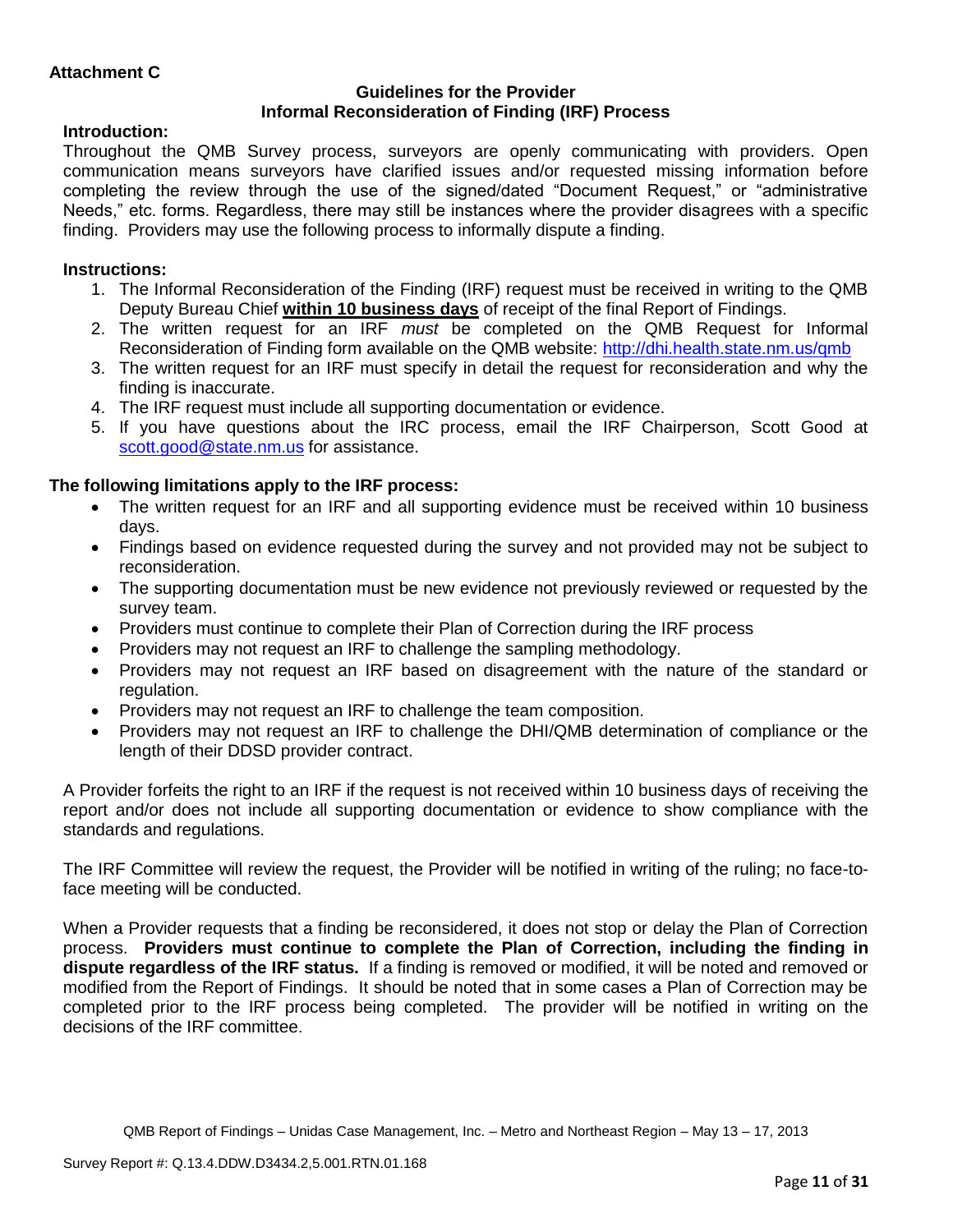| Agency:                 | Unidas Case Management, Inc. - Metro and Northeast Region |
|-------------------------|-----------------------------------------------------------|
| Program:                | Developmental Disabilities Waiver                         |
| Service:                | Case Management                                           |
| <b>Monitoring Type:</b> | <b>Routine Survey</b>                                     |
| <b>Survey Date:</b>     | May 13 - 17, 2013                                         |

| <b>Standard of Care</b>                                                                                                                                                                                                                                                                                                                                                                                                                                                                                                                                                                                                                                                                                                                                                                                                                                                                                                                                                                                                                                                                                                                                    | <b>Deficiencies</b>                                                                                                                                                                                                                                                                                                                                                                                                                                                                                                                                                                                                                                                                                                                                                                                                                | <b>Agency Plan of Correction, On-going</b><br><b>QA/QI &amp; Responsible Party</b>                                                                                                                                                                                          | <b>Date</b><br><b>Due</b> |
|------------------------------------------------------------------------------------------------------------------------------------------------------------------------------------------------------------------------------------------------------------------------------------------------------------------------------------------------------------------------------------------------------------------------------------------------------------------------------------------------------------------------------------------------------------------------------------------------------------------------------------------------------------------------------------------------------------------------------------------------------------------------------------------------------------------------------------------------------------------------------------------------------------------------------------------------------------------------------------------------------------------------------------------------------------------------------------------------------------------------------------------------------------|------------------------------------------------------------------------------------------------------------------------------------------------------------------------------------------------------------------------------------------------------------------------------------------------------------------------------------------------------------------------------------------------------------------------------------------------------------------------------------------------------------------------------------------------------------------------------------------------------------------------------------------------------------------------------------------------------------------------------------------------------------------------------------------------------------------------------------|-----------------------------------------------------------------------------------------------------------------------------------------------------------------------------------------------------------------------------------------------------------------------------|---------------------------|
| least annually or when warranted by changes in the waiver participants' needs.                                                                                                                                                                                                                                                                                                                                                                                                                                                                                                                                                                                                                                                                                                                                                                                                                                                                                                                                                                                                                                                                             |                                                                                                                                                                                                                                                                                                                                                                                                                                                                                                                                                                                                                                                                                                                                                                                                                                    | Service Domain: Plan of Care - ISP Development & Monitoring - Service plans address all participates' assessed needs(including<br>health and safety risk factors) and goals, either by waiver services or through other means. Services plans are updated or revised at     |                           |
| Tag #1A08 Agency Case File                                                                                                                                                                                                                                                                                                                                                                                                                                                                                                                                                                                                                                                                                                                                                                                                                                                                                                                                                                                                                                                                                                                                 | <b>Standard Level Deficiency</b>                                                                                                                                                                                                                                                                                                                                                                                                                                                                                                                                                                                                                                                                                                                                                                                                   |                                                                                                                                                                                                                                                                             |                           |
| Developmental Disabilities (DD) Waiver Service<br>Standards effective 4/1/2007<br><b>CHAPTER 1 II. PROVIDER AGENCY</b><br><b>REQUIREMENTS:</b> The objective of these<br>standards is to establish Provider Agency policy,<br>procedure and reporting requirements for DD<br>Medicaid Waiver program. These requirements<br>apply to all such Provider Agency staff, whether<br>directly employed or subcontracting with the<br>Provider Agency. Additional Provider Agency<br>requirements and personnel qualifications may<br>be applicable for specific service standards.<br>D. Provider Agency Case File for the<br>Individual: All Provider Agencies shall maintain<br>at the administrative office a confidential case<br>file for each individual. Case records belong to<br>the individual receiving services and copies shall<br>be provided to the receiving agency whenever<br>an individual changes providers. The record<br>must also be made available for review when<br>requested by DOH, HSD or federal government<br>representatives for oversight purposes. The<br>individual's case file shall include the following<br>requirements: | Based on record review, the Agency did not<br>maintain a complete and confidential case file at<br>the administrative office for 10 of 45 individuals.<br>Review of the Agency individual case files<br>revealed the following items were not found,<br>incomplete, and/or not current:<br>• Current Emergency & Personal<br><b>Identification Information</b><br><sup>o</sup> Did not contain Pharmacy Information (#13)<br>° Did not contain Physician's Information<br>(#13)<br>° Did not contain Health Plan Information<br>(H13, 26)<br>• ISP Assessment Checklist Appendix 1 (#24)<br>• ISP Teaching and Support Strategies<br>° Individual #13 - TSS not found for:<br>° Work Outcome Statement:<br>$\triangleright$ "will research and register for classes at<br>Santa Fe Community College."<br>> "will attend classes." | <b>Provider:</b><br>State your Plan of Correction for the<br>deficiencies cited in this tag here: $\rightarrow$<br><b>Provider:</b><br><b>Enter your ongoing Quality Assurance/Quality</b><br>Improvement processes as it related to this tag<br>number here: $\rightarrow$ |                           |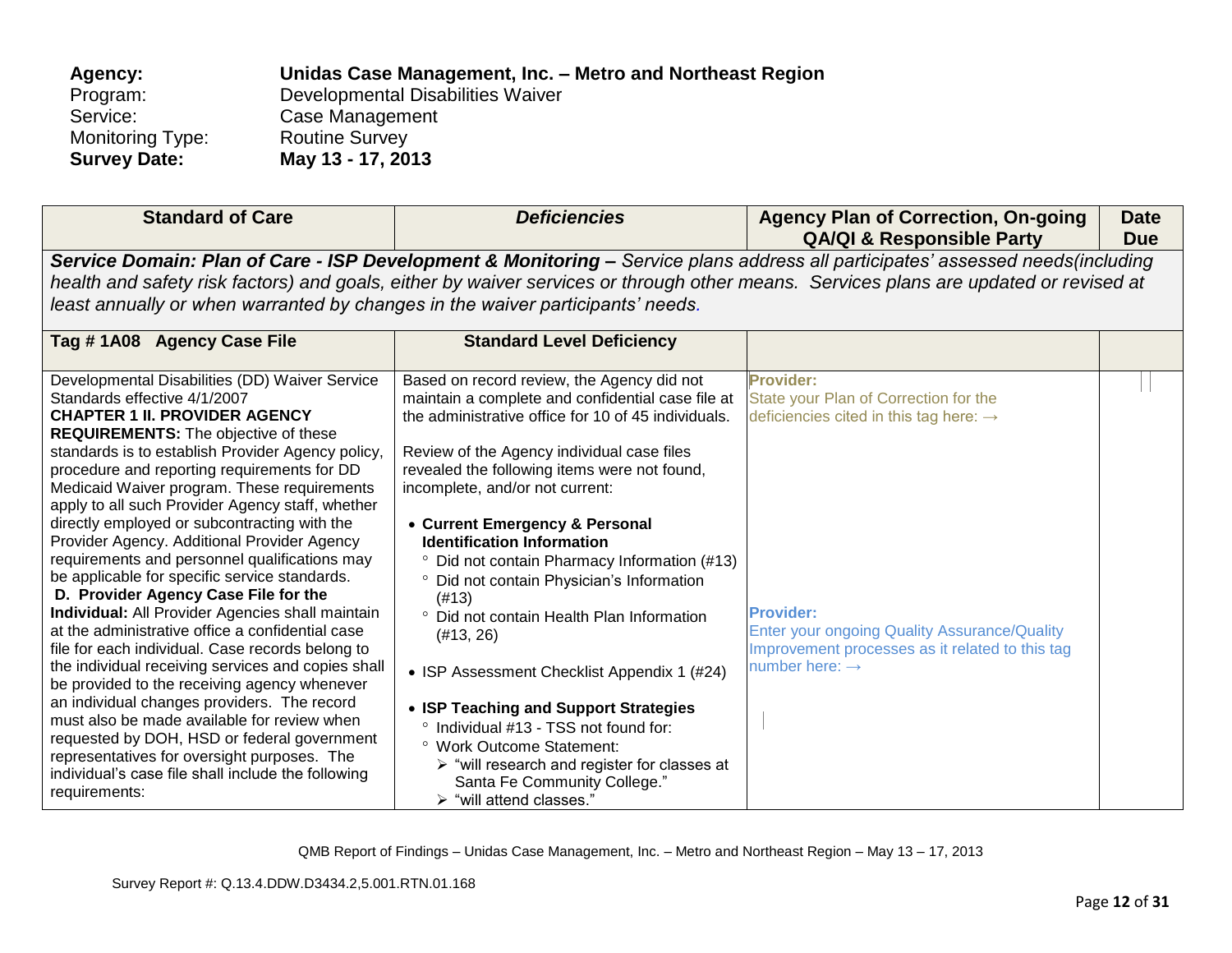| (1) Emergency contact information, including the    | ° Fun Outcome Statement:                                  |  |
|-----------------------------------------------------|-----------------------------------------------------------|--|
| individual's address, telephone number,             | $\triangleright$ "will explore available resources and    |  |
| names and telephone numbers of relatives,           | activities."                                              |  |
| or guardian or conservator, physician's             | $\triangleright$ "will explore his options for receiving  |  |
| name(s) and telephone number(s), pharmacy           | community services (i.e., Section 8                       |  |
| name, address and telephone number, and             | housing)."                                                |  |
| health plan if appropriate;                         |                                                           |  |
| (2) The individual's complete and current ISP,      | ° Individual #14 - TSS not found for:                     |  |
| with all supplemental plans specific to the         | ° Work Outcome Statement:                                 |  |
| individual, and the most current completed          | $\triangleright$ "will go into the community."            |  |
| Health Assessment Tool (HAT);                       | ° Fun Outcome Statement:                                  |  |
| (3) Progress notes and other service delivery       | $\triangleright$ "will be given a choice to go swimming." |  |
| documentation;                                      | $\triangleright$ "will go into the pool."                 |  |
| (4) Crisis Prevention/Intervention Plans, if there  |                                                           |  |
| are any for the individual;                         | ° Individual #31 - TSS not found for:                     |  |
| (5) A medical history, which shall include at least | ° Work Outcome Statement:                                 |  |
| demographic data, current and past medical          | > "Read books."                                           |  |
| diagnoses including the cause (if known) of         | ° Fun Outcome Statement:                                  |  |
| the developmental disability, psychiatric           | > "will be given a choice to go swimming."                |  |
| diagnoses, allergies (food, environmental,          | $\triangleright$ "will go into the pool."                 |  |
| medications), immunizations, and most               |                                                           |  |
| recent physical exam;                               | • Positive Behavioral Plan (#13)                          |  |
| (6) When applicable, transition plans completed     |                                                           |  |
| for individuals at the time of discharge from       | • Positive Behavioral Crisis Plan (#12, 13)               |  |
| Fort Stanton Hospital or Los Lunas Hospital         |                                                           |  |
| and Training School; and                            | • Health Care Plans                                       |  |
| (7) Case records belong to the individual           | $\bullet$ Falls                                           |  |
| receiving services and copies shall be              | ° Individual #17 - According to eCHAT the                 |  |
| provided to the individual upon request.            | individual is required to have a plan. No                 |  |
| (8) The receiving Provider Agency shall be          | evidence of plan found.                                   |  |
| provided at a minimum the following records         |                                                           |  |
| whenever an individual changes provider             | $\bullet$ Pain                                            |  |
| agencies:                                           | ° Individual #31 - According to eCHAT the                 |  |
| (a) Complete file for the past 12 months;           | individual is required to have a plan. No                 |  |
| (b) ISP and quarterly reports from the current      | evidence of plan found.                                   |  |
| and prior ISP year;                                 |                                                           |  |
| (c) Intake information from original admission      | • Crisis Plans/Medical Emergency                          |  |
| to services; and                                    | <b>Response Plans</b>                                     |  |
| (d) When applicable, the Individual                 | • Aspiration                                              |  |
| Transition Plan at the time of discharge            |                                                           |  |
| from Los Lunas Hospital and Training                | ° Individual #17 - According to eCHAT the                 |  |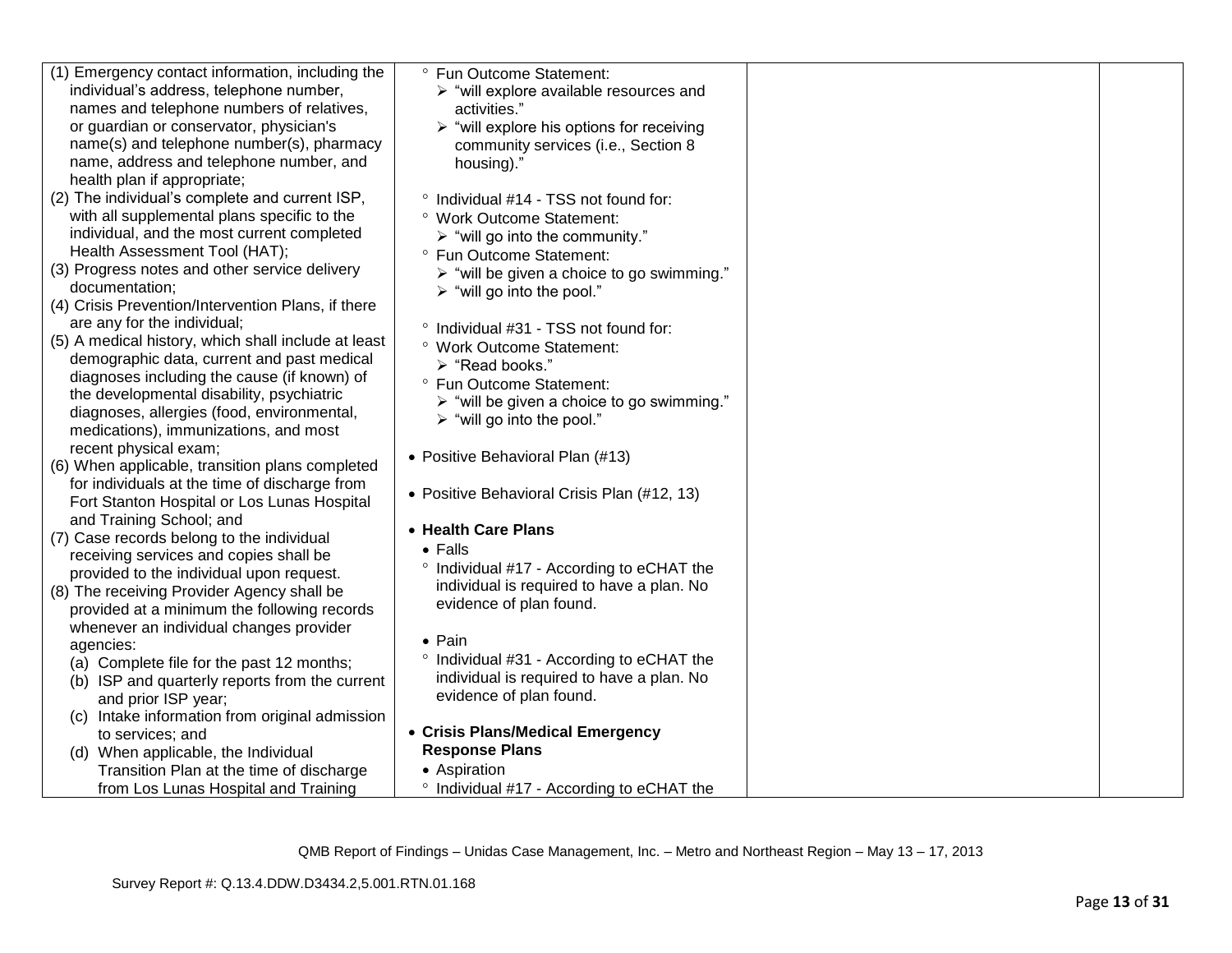| School or Ft. Stanton Hospital. | individual is required to have a plan. No          |  |
|---------------------------------|----------------------------------------------------|--|
|                                 | evidence of plan found.                            |  |
|                                 |                                                    |  |
|                                 | $\bullet$ Falls                                    |  |
|                                 | ° Individual #17 - According to eCHAT the          |  |
|                                 | individual is required to have a plan. No          |  |
|                                 | evidence of plan found.                            |  |
|                                 |                                                    |  |
|                                 | • Special Health Care Needs:                       |  |
|                                 | • Nutritional/Dietary Plan                         |  |
|                                 | ° Individual #31 - As indicated by the IST         |  |
|                                 | section of ISP the individual is required to       |  |
|                                 | have a plan. No evidence of plan found.            |  |
|                                 | <b>Other Individual Specific Evaluations &amp;</b> |  |
|                                 | <b>Examinations:</b>                               |  |
|                                 |                                                    |  |
|                                 | • Nutritional Evaluation                           |  |
|                                 | ° Individual #3 - Per documentation reviewed       |  |
|                                 | an evaluation is to be done annually. No           |  |
|                                 | documented evidence of the evaluation              |  |
|                                 | being completed was found.                         |  |
|                                 | • Dental Exam                                      |  |
|                                 | ° Individual #13 - As indicated by the DDSD        |  |
|                                 | file matrix Dental Exams are to be                 |  |
|                                 | conducted annually. No documented                  |  |
|                                 | evidence of exam was found.                        |  |
|                                 |                                                    |  |
|                                 | • Auditory Exam                                    |  |
|                                 | Individual #1 - As indicated by the                |  |
|                                 | documentation reviewed, exam was                   |  |
|                                 | completed on 10/22/2009. Follow-up was to          |  |
|                                 | be completed in 2011. No documented                |  |
|                                 | evidence of the follow-up being completed          |  |
|                                 | was found.                                         |  |
|                                 |                                                    |  |
|                                 | • Vision Exam                                      |  |
|                                 | Individual #20 - As indicated by the               |  |
|                                 | documentation reviewed, exam was                   |  |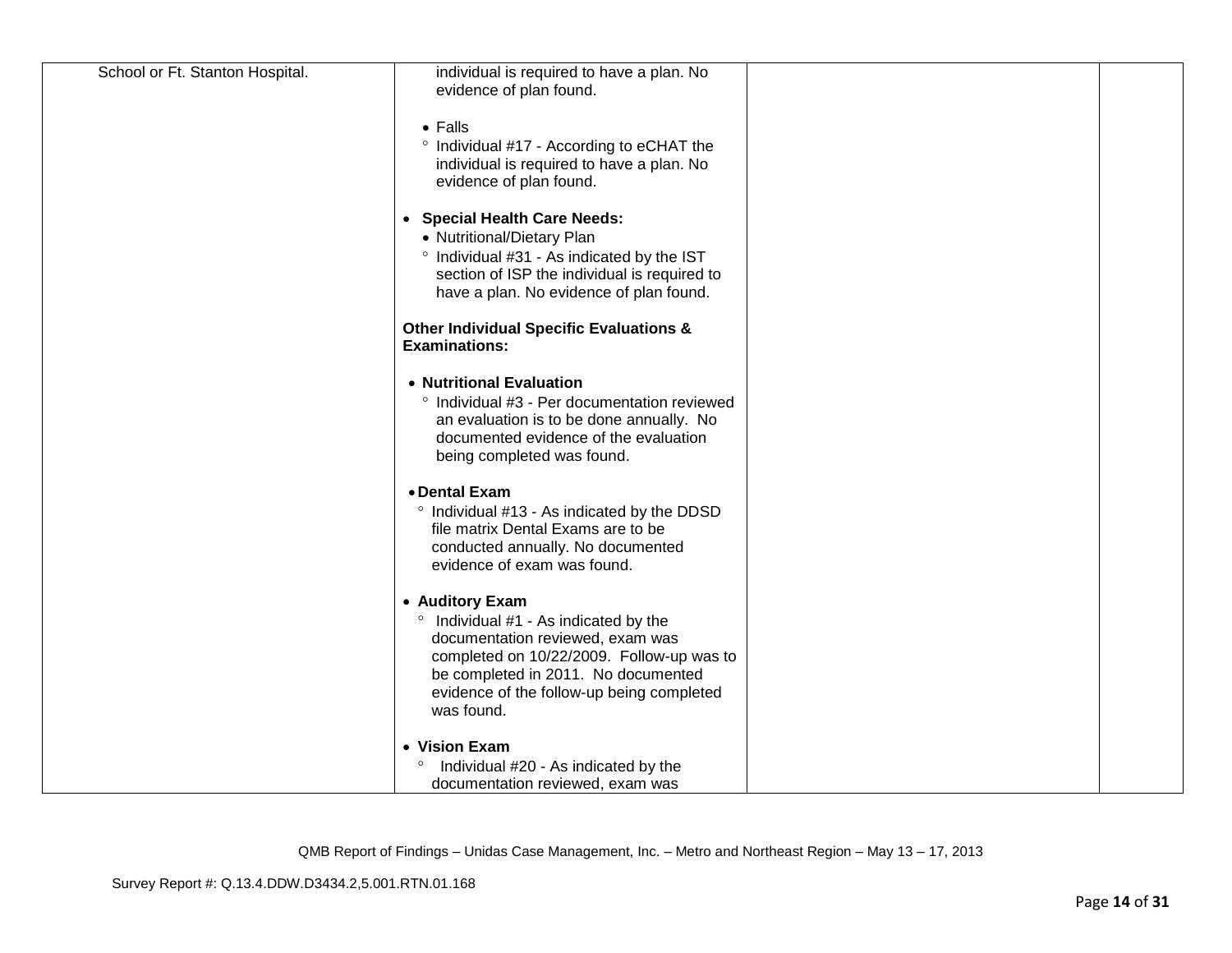| completed on 3/30/2011. Follow-up was to       |  |
|------------------------------------------------|--|
| be completed in 2 years. No documented         |  |
| evidence of the follow-up being completed      |  |
| was found.                                     |  |
|                                                |  |
| • Psychological Appointment                    |  |
| ° Individual #13 - As indicated by the         |  |
| documentation reviewed, exam was               |  |
| completed on 9/5/2012. Follow-up was to        |  |
| be completed in 3 months for medication        |  |
| management. No documented evidence of          |  |
| the follow-up being completed was found.       |  |
|                                                |  |
| • Throat Cleaning                              |  |
| ° Individual #26 - As indicated by the         |  |
| documentation reviewed, an exam was            |  |
| completed on 1/16/2012 at which time the       |  |
| doctor referred Individual #26 to a Specialist |  |
| for throat cleaning. No documented             |  |
|                                                |  |
| evidence of cleaning was found.                |  |
|                                                |  |
| • Positive Behavior Support Assessment (#13)   |  |
|                                                |  |
|                                                |  |
|                                                |  |
|                                                |  |
|                                                |  |
|                                                |  |
|                                                |  |
|                                                |  |
|                                                |  |
|                                                |  |
|                                                |  |
|                                                |  |
|                                                |  |
|                                                |  |
|                                                |  |
|                                                |  |
|                                                |  |
|                                                |  |
|                                                |  |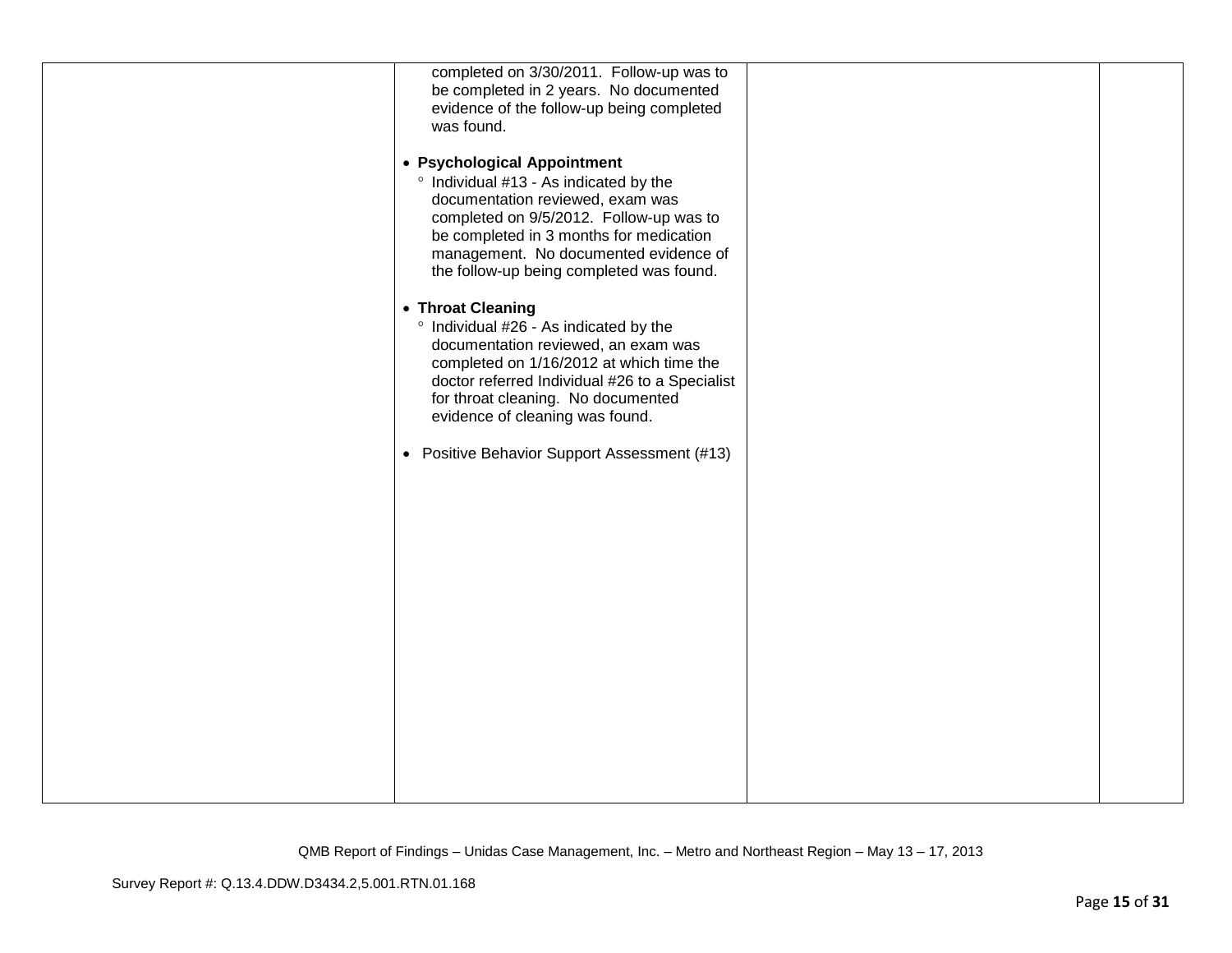| Tag #4C08 ISP Development Process                                                                                                                                                                                                                                                                                                                                                                                                                                                                                                                 | <b>Standard Level Deficiency</b>                                                                                                                                                                                                                                                                                                                     |                                                                                                                                                   |  |
|---------------------------------------------------------------------------------------------------------------------------------------------------------------------------------------------------------------------------------------------------------------------------------------------------------------------------------------------------------------------------------------------------------------------------------------------------------------------------------------------------------------------------------------------------|------------------------------------------------------------------------------------------------------------------------------------------------------------------------------------------------------------------------------------------------------------------------------------------------------------------------------------------------------|---------------------------------------------------------------------------------------------------------------------------------------------------|--|
| Developmental Disabilities (DD) Waiver Service<br>Standards effective 4/1/2007<br><b>CHAPTER 4 III. CASE MANAGEMENT</b><br><b>SERVICE REQUIREMENTS - F.</b><br>Case<br><b>Manager ISP Development Process:</b><br>(1) The Case Manager meets with the individual<br>in advance of the ISP meeting in order to enable<br>the person to review current assessment<br>information, prepare for the meeting, plan to<br>facilitate or co-facilitate the meeting if the<br>individual wishes and to ensure greater and<br>more informed participation. | Based on record review the Agency did not<br>ensure Case Managers provided and/or advised<br>the individual and/or guardian with the following<br>requirements for 1 of 45 individuals.<br>Review of record found no evidence of the<br>following:<br>Rights & Responsibilities (#31)<br>$\bullet$<br>Case Manager Code of Ethics (#31)<br>$\bullet$ | <b>Provider:</b><br>State your Plan of Correction for the<br>deficiencies cited in this tag here: $\rightarrow$                                   |  |
| (2) The Case Manager will discuss and offer the<br>optional Personal Plan Facilitation service to the<br>individual to supplement the ISP planning<br>process; if selected, the Case Manager will<br>assist in obtaining this service through the FOC<br>process. This service is funded within the<br>individual's ARA.                                                                                                                                                                                                                          |                                                                                                                                                                                                                                                                                                                                                      | <b>Provider:</b><br>Enter your ongoing Quality Assurance/Quality<br>Improvement processes as it related to this tag<br>number here: $\rightarrow$ |  |
| (3) The Case Manager convenes the IDT<br>members and a service plan is developed in<br>accordance with the rule governing ISP<br>development (7.26.5 NMAC).                                                                                                                                                                                                                                                                                                                                                                                       |                                                                                                                                                                                                                                                                                                                                                      |                                                                                                                                                   |  |
| (4) The Case Manager will advise the individual<br>of his or her rights and responsibilities related to<br>receipt of services, applicable federal and state<br>laws and guidelines, DOH policies and<br>procedures pertaining to the development and<br>implementation of the ISP, confidentiality,<br>abuse, neglect, exploitation, and appropriate<br>grievance and appeal procedures. In addition,<br>the Case Manager shall provide the individual<br>and/or guardian with a copy of the Case<br>Management Code of Ethics at this time.     |                                                                                                                                                                                                                                                                                                                                                      |                                                                                                                                                   |  |
| (5) The Case Manager will clarify the<br>individual's long-term vision through direct                                                                                                                                                                                                                                                                                                                                                                                                                                                             |                                                                                                                                                                                                                                                                                                                                                      |                                                                                                                                                   |  |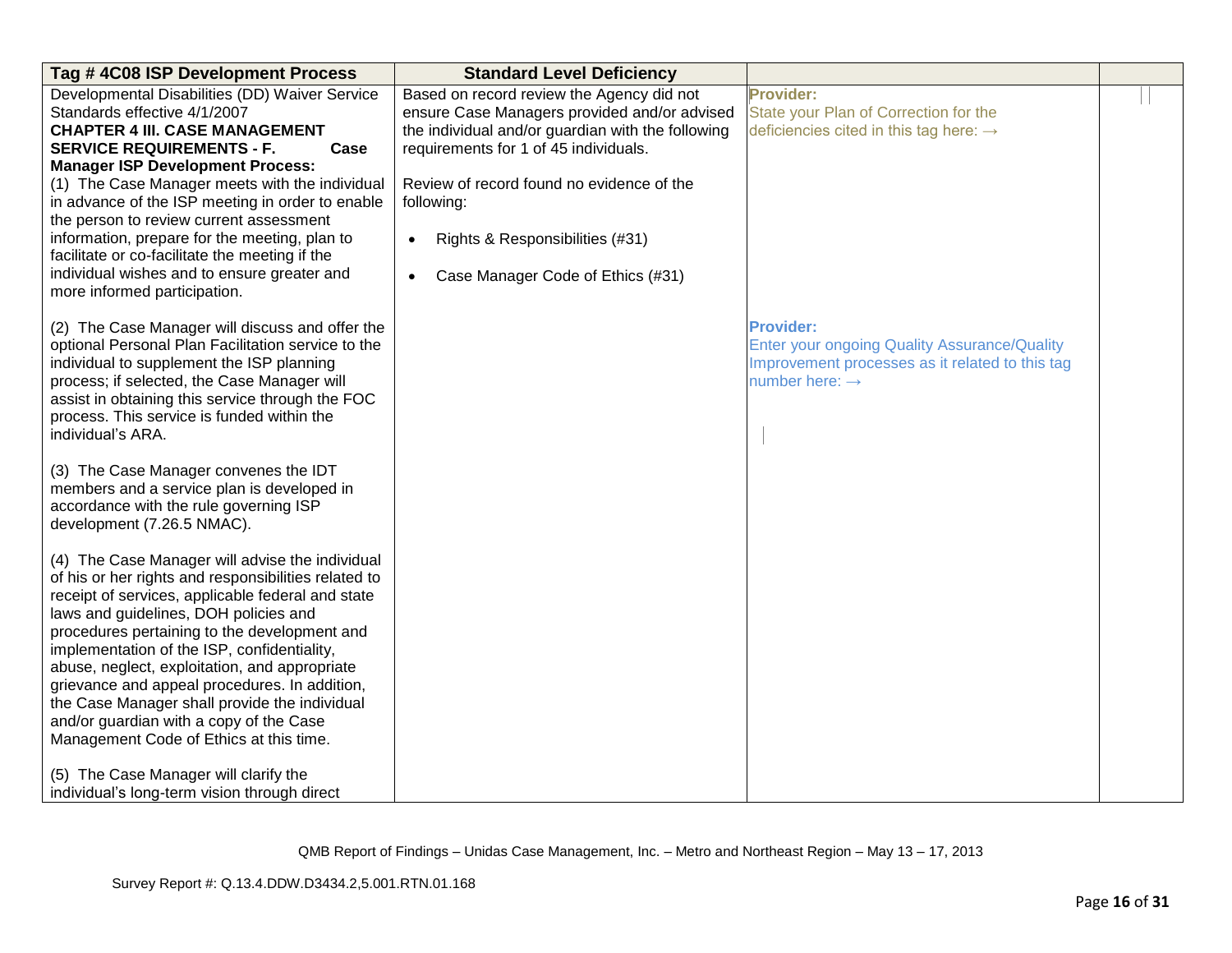| communication with the individual, and if                                                   |  |  |
|---------------------------------------------------------------------------------------------|--|--|
| needed, through communication with family,                                                  |  |  |
| guardians, friends and support providers and                                                |  |  |
| others who know the individual. Information                                                 |  |  |
| gathered shall include, but is not limited to the                                           |  |  |
| following:                                                                                  |  |  |
| (a) Strengths;                                                                              |  |  |
| (b) Capabilities;                                                                           |  |  |
| (c) Preferences;                                                                            |  |  |
| (d) Desires;                                                                                |  |  |
| (e) Cultural values;                                                                        |  |  |
| Relationships;<br>(f)                                                                       |  |  |
| Resources;<br>(g)                                                                           |  |  |
| Functional skills in the community;<br>(h)                                                  |  |  |
| Work interests and experiences;<br>(i)                                                      |  |  |
| Hobbies;<br>(j)                                                                             |  |  |
| Community membership activities or<br>(k)                                                   |  |  |
| interests;                                                                                  |  |  |
| Spiritual beliefs or interests; and<br>(I)                                                  |  |  |
| (m) Communication and learning styles or                                                    |  |  |
| preferences to be used in development of                                                    |  |  |
| the individual's service plan.                                                              |  |  |
|                                                                                             |  |  |
| (6) Case Managers shall operate under the                                                   |  |  |
| presumption that all working age adults with                                                |  |  |
| developmental disabilities are capable of                                                   |  |  |
| working given the appropriate supports.                                                     |  |  |
| Individuals will be offered employment as a<br>preferred day service over other day service |  |  |
| options. It is the responsibility of the Case                                               |  |  |
| Manager and all IDT members to ensure that                                                  |  |  |
| employment decisions are based on informed                                                  |  |  |
| choices.                                                                                    |  |  |
|                                                                                             |  |  |
| (a) The Case Manager shall verify that all                                                  |  |  |
| Jackson Class members who express an                                                        |  |  |
| interest in work or who have employment-                                                    |  |  |
| related desired outcome(s) in the ISP have                                                  |  |  |
| an initial or updated vocational assessment                                                 |  |  |
| that has been completed within the preceding                                                |  |  |
| twelve (12) months.                                                                         |  |  |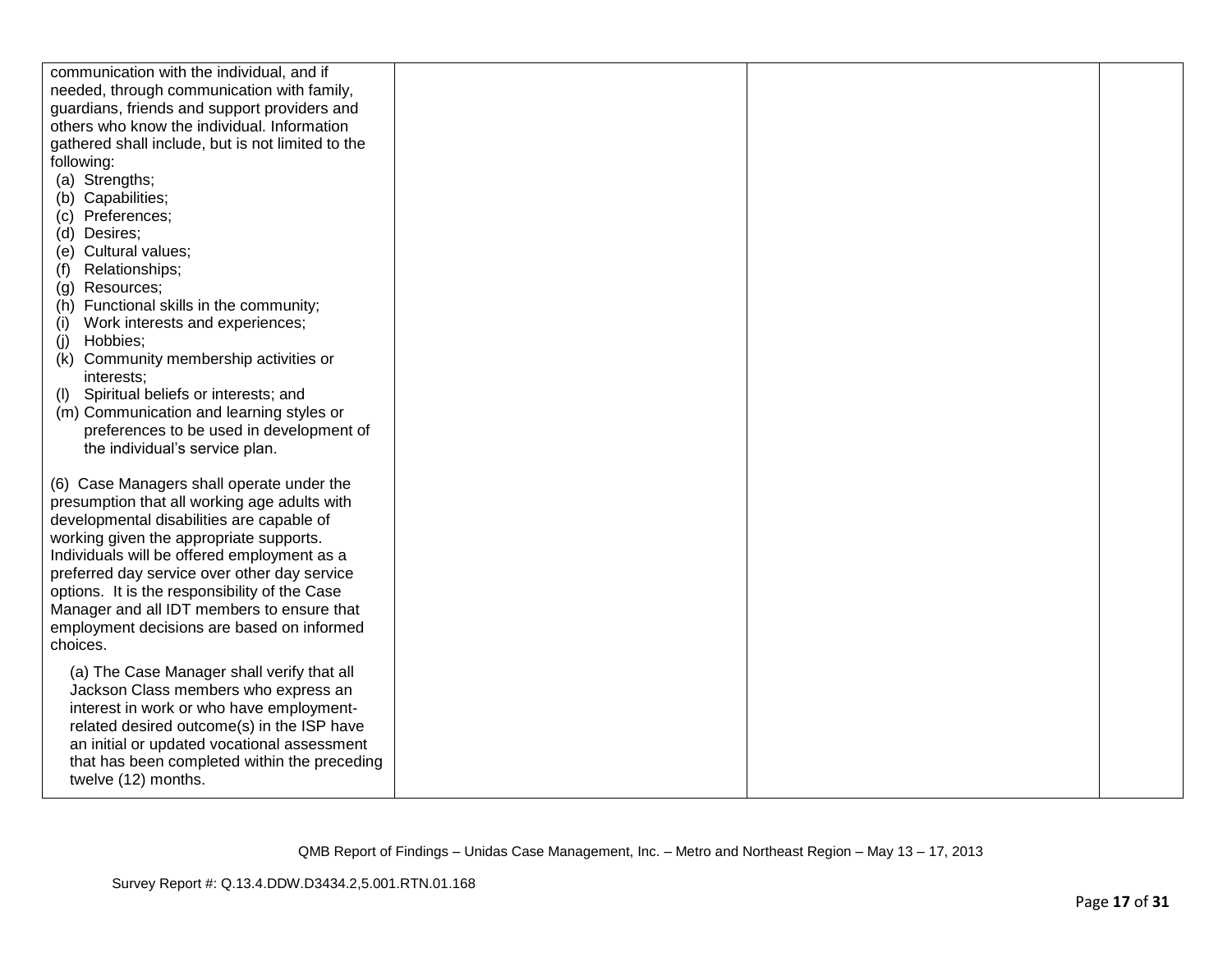| (b) In cases when employment is not an<br>immediate desired outcome, the ISP shall<br>document the reasons for this decision and<br>develop employment-related goals within the<br>ISP that will be undertaken to explore<br>employment options (e.g., volunteer activities,<br>career exploration, situational assessments,<br>etc.) This discussion related to employment<br>issues shall be documented within the ISP or<br>on the DDSD Decision Justification form.                                            |  |  |
|--------------------------------------------------------------------------------------------------------------------------------------------------------------------------------------------------------------------------------------------------------------------------------------------------------------------------------------------------------------------------------------------------------------------------------------------------------------------------------------------------------------------|--|--|
| (c) In the context of employment, informed<br>choices include the following:                                                                                                                                                                                                                                                                                                                                                                                                                                       |  |  |
| Information regarding the range of<br>(i)<br>employment options available to the<br>individual                                                                                                                                                                                                                                                                                                                                                                                                                     |  |  |
| Information regarding self-<br>(ii)<br>employment and customized<br>employment options                                                                                                                                                                                                                                                                                                                                                                                                                             |  |  |
| (iii) Job exploration activities including<br>volunteer work and/or trial work<br>opportunities                                                                                                                                                                                                                                                                                                                                                                                                                    |  |  |
| (7) The Case Manager will ensure discussion<br>on Meaningful Day activities for the individual in<br>the ISP meeting, and reflect such discussion in<br>the ISP "Meaningful Day Definition" section.                                                                                                                                                                                                                                                                                                               |  |  |
| (8) When a recipient of DD Waiver services has<br>a HAT score of 4, 5, or 6, medical consultation<br>shall be obtained for service planning and<br>delivery, including the ISP and relevant Health<br>Care and Crisis Prevention/Intervention Plans.<br>Medical consultation may be from a Provider<br>Agency Nurse, Primary Care<br>Physician/Practitioner, Regional Office Nurse,<br>Continuum of Care Nurses or Physicians<br>including his or her Regional Medical Consultant<br>and/or RN Nurse Case Manager. |  |  |
| (9) For new allocations, the Case Manager will                                                                                                                                                                                                                                                                                                                                                                                                                                                                     |  |  |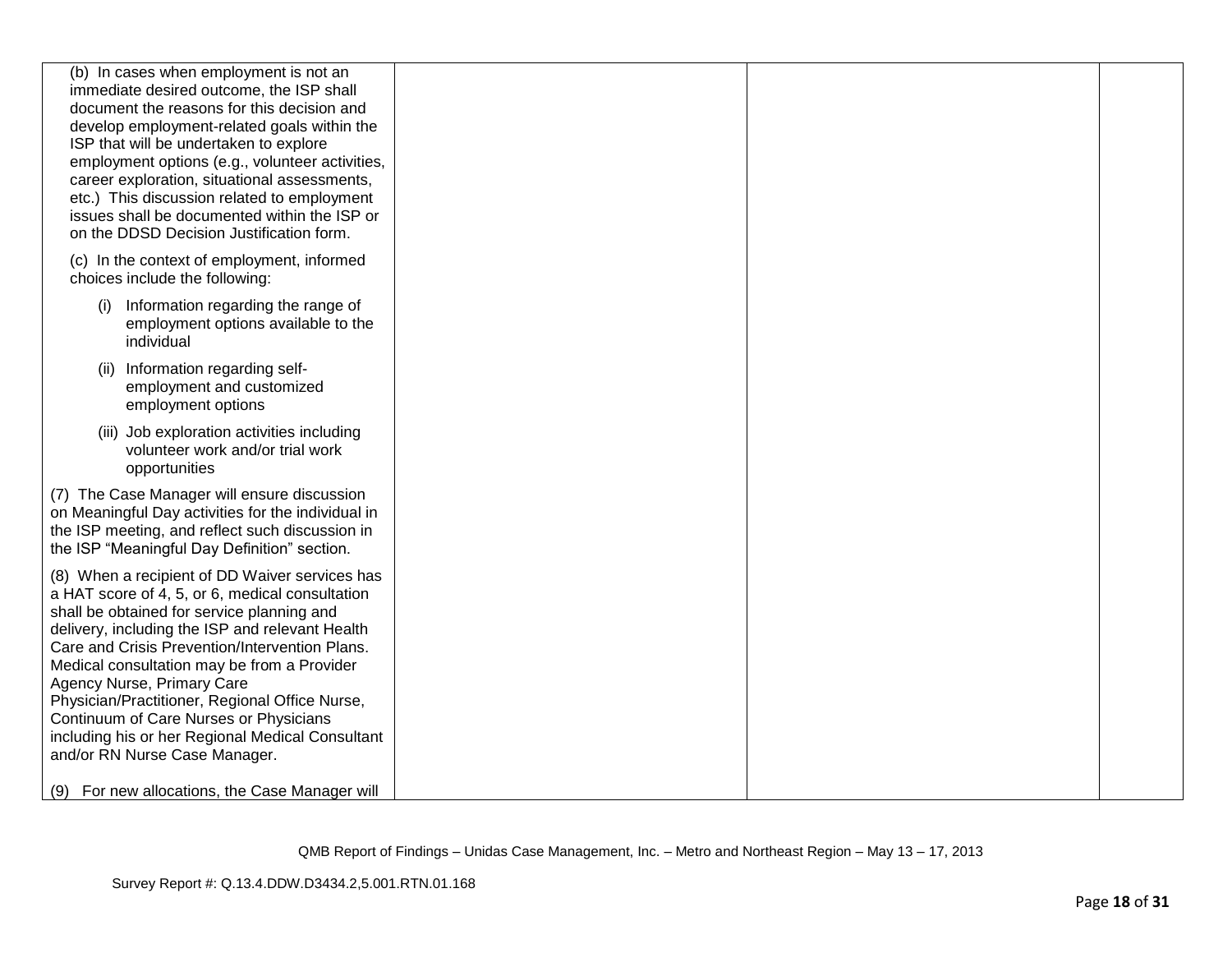| submit the ISP to NMMUR only after a MAW<br>letter has been received, indicating the individual<br>meets financial and LOC eligibility.                                                                              |  |  |
|----------------------------------------------------------------------------------------------------------------------------------------------------------------------------------------------------------------------|--|--|
| (10) The Case Manager, with input from each<br>Provider Agency, shall complete the Individual<br>Specific Training Requirements section of the<br>ISP form listing all training needs specific to the<br>individual. |  |  |
| (11) The Case Manager shall complete the initial<br>ISP development within ninety (90) days as<br>required by DDSD.                                                                                                  |  |  |
|                                                                                                                                                                                                                      |  |  |
|                                                                                                                                                                                                                      |  |  |
|                                                                                                                                                                                                                      |  |  |
|                                                                                                                                                                                                                      |  |  |
|                                                                                                                                                                                                                      |  |  |
|                                                                                                                                                                                                                      |  |  |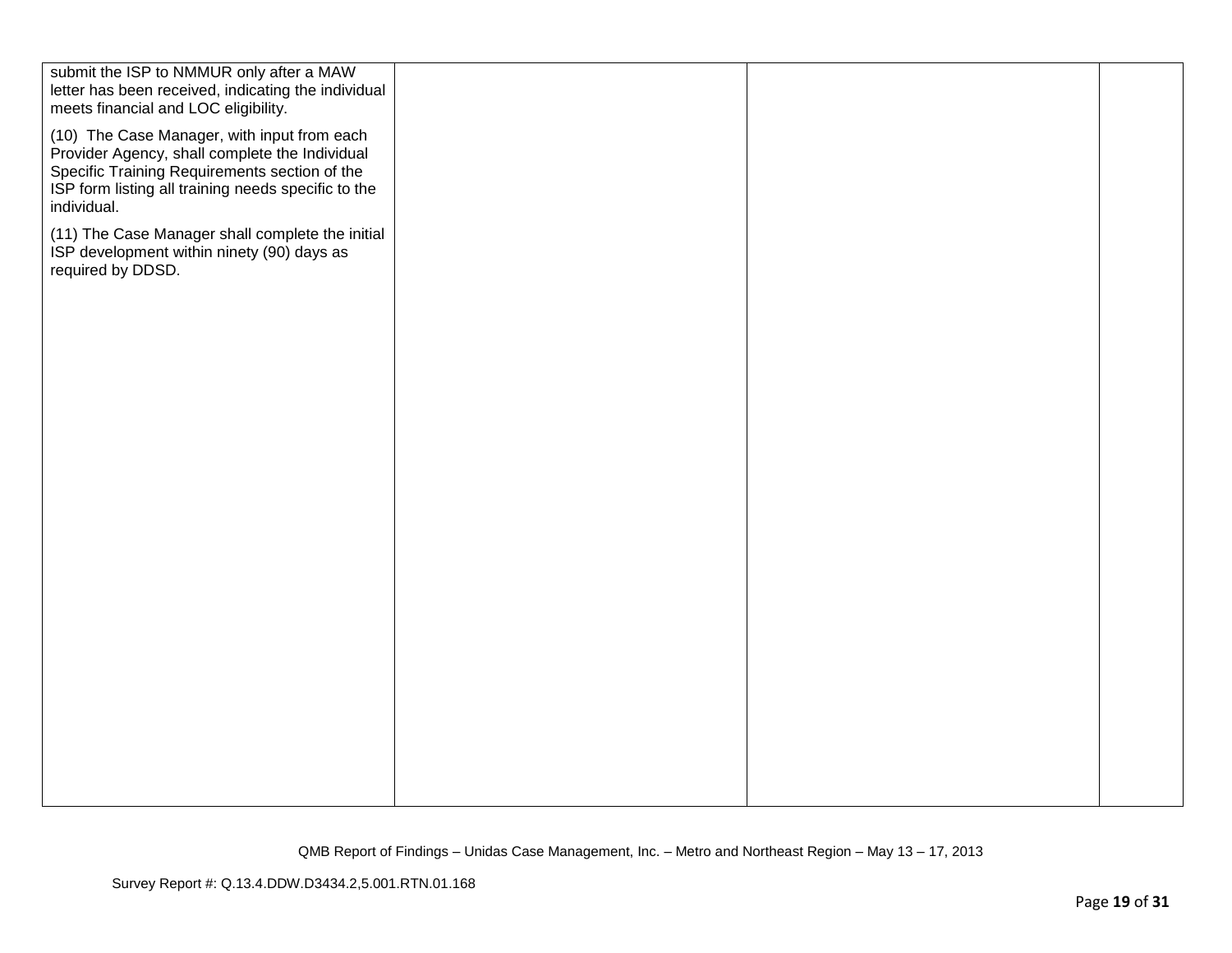| Tag #4C10 Apprv. MAD 046 & Budget |                                                           | <b>Standard Level Deficiency</b>          |                                                    |  |
|-----------------------------------|-----------------------------------------------------------|-------------------------------------------|----------------------------------------------------|--|
|                                   | Developmental Disabilities (DD) Waiver Service            | Based on record review the Agency did not | <b>Provider:</b>                                   |  |
|                                   | Standards effective 4/1/2007                              | maintain documentation ensuring the Case  | State your Plan of Correction for the              |  |
|                                   | <b>CHAPTER 4 III. CASE MANAGEMENT</b>                     | Manager completed the MAD046 Waiver       | deficiencies cited in this tag here: $\rightarrow$ |  |
|                                   | <b>SERVICE REQUIREMENTS</b>                               | Review Form for 1 of 45 individuals.      |                                                    |  |
| H.                                | <b>Case Management Approval of the MAD</b>                |                                           |                                                    |  |
|                                   | 046 Waiver Review Form and Budget                         | The following item was not found:         |                                                    |  |
| (1)                               | Case Management Providers are                             |                                           |                                                    |  |
|                                   | authorized by DDSD to approve ISPs and                    | MAD 046 for Supported Living Services     |                                                    |  |
|                                   | budgets (including initial, annual renewals               | (#26)                                     |                                                    |  |
|                                   | and revisions) for all individuals except as              |                                           |                                                    |  |
|                                   | noted in section I of this chapter. This                  |                                           |                                                    |  |
|                                   | includes approval of support plans and                    |                                           |                                                    |  |
|                                   | strategies as incorporated in the ISP.                    |                                           |                                                    |  |
| (2)                               | The Case Manager shall complete the MAD                   |                                           | <b>Provider:</b>                                   |  |
|                                   | 046 Waiver Review Form and deliver it to                  |                                           | Enter your ongoing Quality Assurance/Quality       |  |
|                                   | all provider agencies within three (3)                    |                                           | Improvement processes as it related to this tag    |  |
|                                   | working days following the ISP meeting                    |                                           | number here: $\rightarrow$                         |  |
|                                   | date. Providers will have the opportunity to              |                                           |                                                    |  |
|                                   | submit corrections or objections within five              |                                           |                                                    |  |
|                                   | (5) working days following receipt of the                 |                                           |                                                    |  |
|                                   | MAD 046. If no corrections or objections                  |                                           |                                                    |  |
|                                   | are received from the provider by the end of              |                                           |                                                    |  |
|                                   | the fifth (5) working day, the MAD 046 may                |                                           |                                                    |  |
|                                   | then be submitted as is to NMMUR.                         |                                           |                                                    |  |
|                                   | (Provider signatures are no longer required               |                                           |                                                    |  |
|                                   | on the MAD 046.) If corrections/objections                |                                           |                                                    |  |
|                                   | are received, these will be corrected or                  |                                           |                                                    |  |
|                                   | resolved with the provider(s) within the                  |                                           |                                                    |  |
|                                   | timeframe that allow compliance with<br>number (3) below. |                                           |                                                    |  |
| (3)                               | The Case Manager will submit the MAD                      |                                           |                                                    |  |
|                                   | 046 Waiver Review Form to NMMUR for                       |                                           |                                                    |  |
|                                   | review as appropriate, and/or for data entry              |                                           |                                                    |  |
|                                   | at least thirty (30) calendar days prior to               |                                           |                                                    |  |
|                                   | expiration of the previous ISP.                           |                                           |                                                    |  |
| (4)                               | The Case Manager shall respond to                         |                                           |                                                    |  |
|                                   | NMMUR within specified timelines                          |                                           |                                                    |  |
|                                   | whenever a MAD 046 is returned for                        |                                           |                                                    |  |
|                                   | corrections or additional information.                    |                                           |                                                    |  |
|                                   |                                                           |                                           |                                                    |  |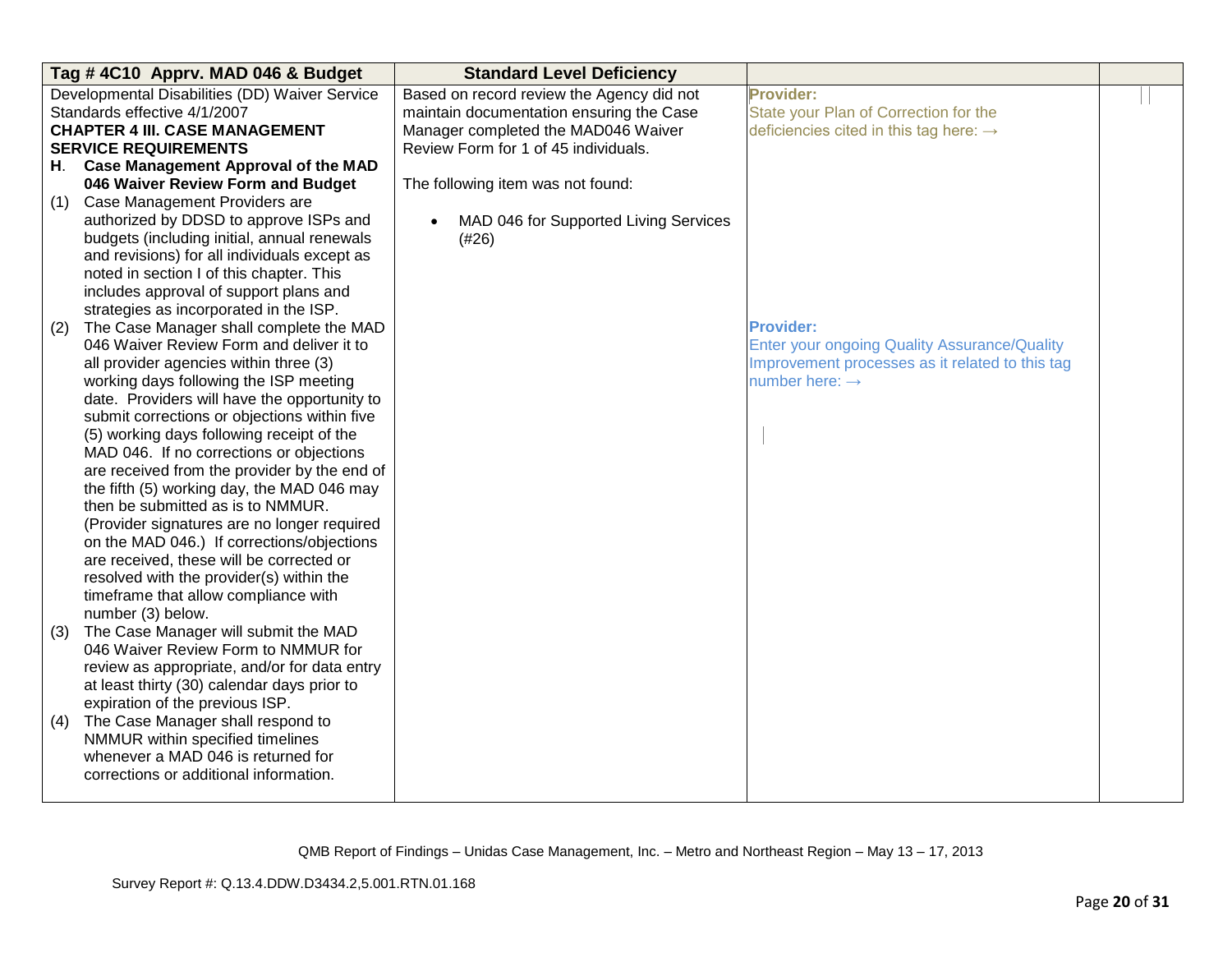| Tag # 4C15.1 - QA Requirements - Bi-                                                                                                                                                                                                                                                                                                                                                                                                                                                                                                                                                                                                                                                                  | <b>Standard Level Deficiency</b>                                                                                                                                                                                                                                                                                                                                                                                                                                                                                                                                                                                                                              |                                                                                                                                                          |  |
|-------------------------------------------------------------------------------------------------------------------------------------------------------------------------------------------------------------------------------------------------------------------------------------------------------------------------------------------------------------------------------------------------------------------------------------------------------------------------------------------------------------------------------------------------------------------------------------------------------------------------------------------------------------------------------------------------------|---------------------------------------------------------------------------------------------------------------------------------------------------------------------------------------------------------------------------------------------------------------------------------------------------------------------------------------------------------------------------------------------------------------------------------------------------------------------------------------------------------------------------------------------------------------------------------------------------------------------------------------------------------------|----------------------------------------------------------------------------------------------------------------------------------------------------------|--|
| <b>Annual Reports &amp; Provider Quarterly</b>                                                                                                                                                                                                                                                                                                                                                                                                                                                                                                                                                                                                                                                        |                                                                                                                                                                                                                                                                                                                                                                                                                                                                                                                                                                                                                                                               |                                                                                                                                                          |  |
| <b>Reports</b><br><b>CHAPTER 4 IV. CASE MANAGEMENT</b><br>PROVIDER AGENCY REQUIREMENTS<br>C. Quality Assurance Requirements: Case<br>Management Provider Agencies will use an<br>Internal Quality Assurance and<br>Improvement Plan that must be submitted<br>to and reviewed by the Statewide Case<br>Management Coordinator, that shall include<br>but is not limited to the following:                                                                                                                                                                                                                                                                                                             | Based on record review, the Agency did not<br>ensure that reports and the ISP met required<br>timelines and included the required contents for<br>6 of 45 individuals.<br>Review of the Agency individual case files<br>revealed no evidence of quarterly/bi-annual<br>reports for the following:                                                                                                                                                                                                                                                                                                                                                             | <b>Provider:</b><br>State your Plan of Correction for the<br>deficiencies cited in this tag here: $\rightarrow$                                          |  |
| (1) Case Management Provider Agencies are<br>to:<br>(a) Use a formal ongoing monitoring protocol<br>that provides for the evaluation of quality,<br>effectiveness and continued need for<br>services and supports provided to the<br>individual. This protocol shall be written<br>and its implementation documented.<br>(b) Assure that reports and ISPs meet<br>required timelines and include required<br>content.<br>(c) Conduct a quarterly review of progress<br>reports from service providers to verify<br>that the individual's desired outcomes<br>and action plans remain appropriate and<br>realistic.<br>(i) If the service providers' quarterly<br>reports are not received by the Case | • Supported Living Annual Assessment<br>Individual #17 - None found for September<br>$\circ$<br>2011 - September 2012.<br><sup>o</sup> Individual #31 - None found for September<br>2011 - September 2012.<br>• Community Inclusion - Community<br><b>Access Quarterly Reports:</b><br>° Individual #13 - None found for November<br>2012 - February 2013.<br>• Community Inclusion - Supported<br><b>Employment Quarterly Reports:</b><br>$\degree$ Individual #2 – None found for July 2012 –<br>March 2013.<br>• Behavior Consultation Quarterly Reports:<br><sup>o</sup> Individual #13 - None found for April 2012<br>$-$ June 2012 and October 2012 $-$ | <b>Provider:</b><br><b>Enter your ongoing Quality Assurance/Quality</b><br>Improvement processes as it related to this tag<br>number here: $\rightarrow$ |  |
| Management Provider Agency within<br>fourteen (14) days following the end of<br>the quarter, the Case Management<br>Provider Agency is to contact the<br>service provider in writing requesting<br>the report within one week from that<br>date.<br>(ii) If the quarterly report is not received                                                                                                                                                                                                                                                                                                                                                                                                      | December 2012.<br>• Speech & Language Pathology Bi-Annual<br><b>Progress Reports:</b><br>° Individual #3 - None found for July 2012.<br>• Nursing Quarterly Reports:<br><sup>o</sup> Individual #37 - None found for April 2012                                                                                                                                                                                                                                                                                                                                                                                                                               |                                                                                                                                                          |  |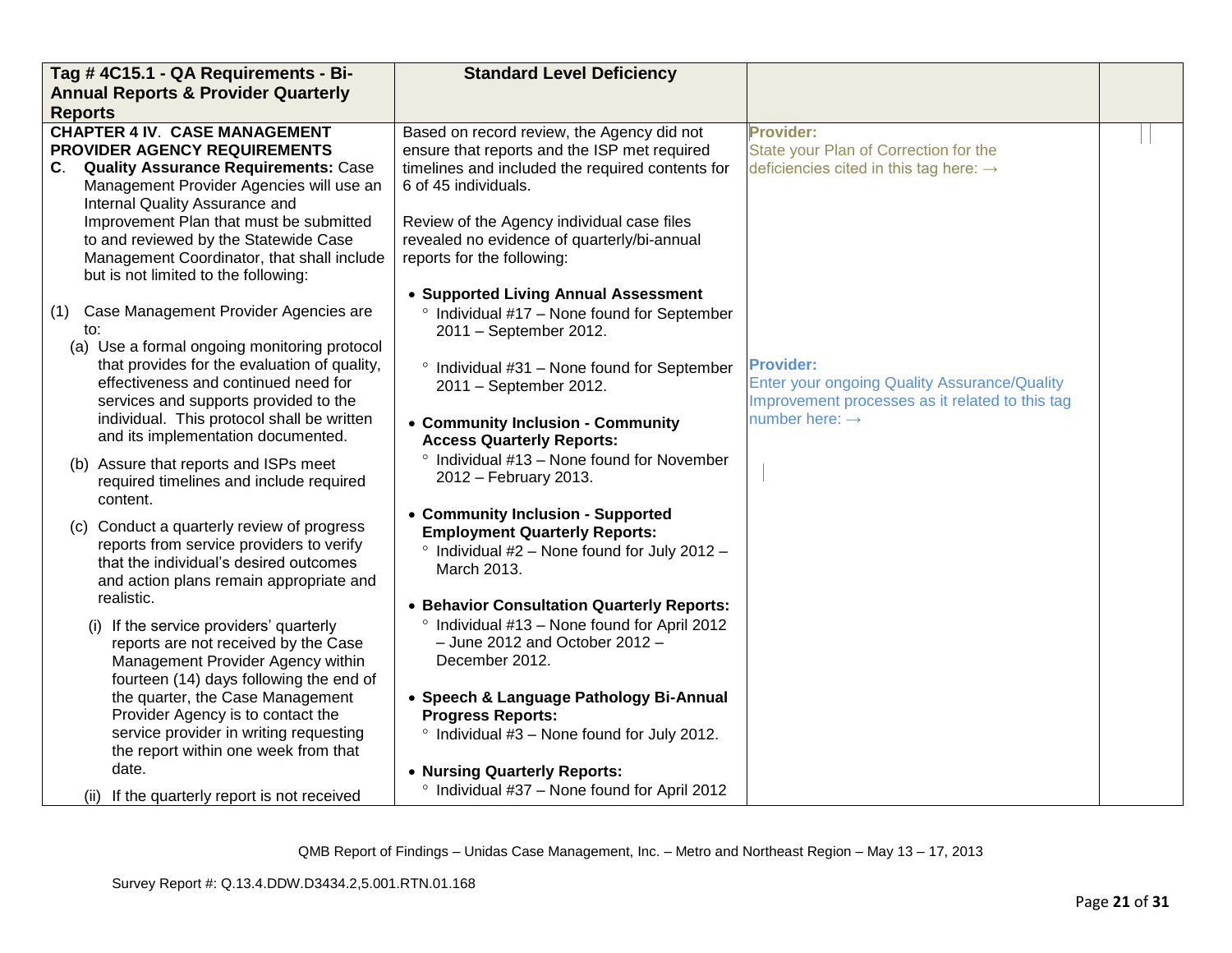| within one week of the written request,<br>the Case Management Provider<br>Agency is to contact the respective<br>DDSD Regional Office in writing within<br>one business day for assistance in<br>obtaining required reports.                                                                                                                                                                                                                                                                                                                                | - March 2013. |  |
|--------------------------------------------------------------------------------------------------------------------------------------------------------------------------------------------------------------------------------------------------------------------------------------------------------------------------------------------------------------------------------------------------------------------------------------------------------------------------------------------------------------------------------------------------------------|---------------|--|
| (d) Assure at least quarterly that Crisis<br>Prevention/Intervention Plans are in<br>place in the residence and at the Provider<br>Agency of the Day Services for all<br>individuals who have chronic medical<br>condition(s) with potential for life<br>threatening complications and/or who<br>have behavioral challenge(s) that pose a<br>potential for harm to themselves or<br>others.                                                                                                                                                                  |               |  |
| (e) Assure at least quarterly that a current<br>Health Care Plan (HCP) is in place in the<br>residence and day service site for<br>individuals who receive Community Living<br>or Day Services and who have a HAT<br>score of 4, 5, or 6. During face-to-face<br>visits and review of quarterly reports, the<br>Case Manager is required to verify that<br>the Health Care Plan is being<br>implemented.                                                                                                                                                     |               |  |
| Assure that Community Living Services<br>(f)<br>are delivered in accordance with<br>standards, including responsibility of the<br>IDT Members to plan for at least 30 hours<br>per week of planned activities outside the<br>residence. If this is not possible due to<br>the needs of the individual, a goal shall<br>be developed that focuses on appropriate<br>levels of community integration. These<br>activities do not need to be limited to paid<br>supports but may include independent or<br>leisure activities appropriate to the<br>individual. |               |  |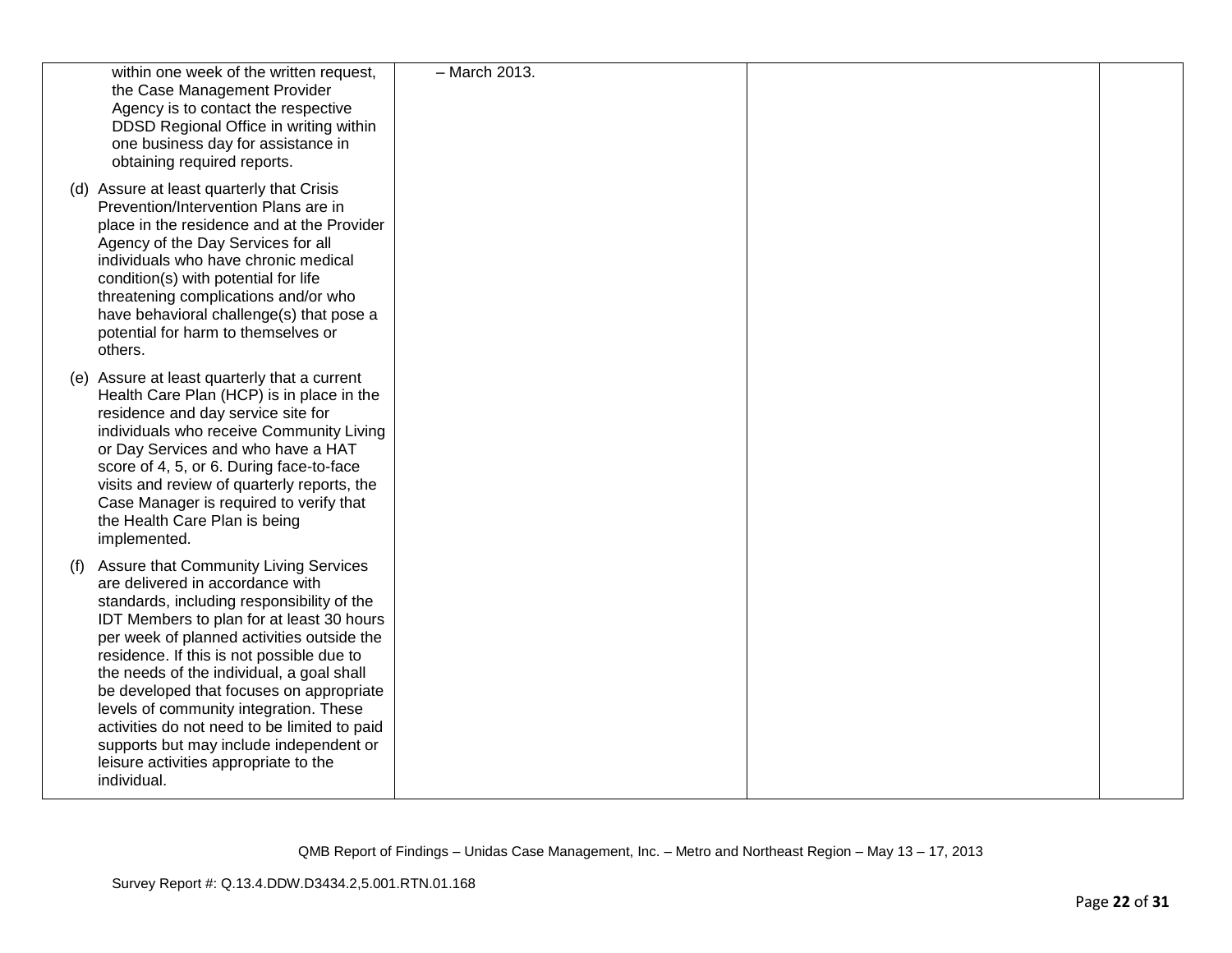| (g) | Perform annual satisfaction surveys with<br>individuals regarding case management<br>services. A copy of the summary is due<br>each December 10 <sup>th</sup> to the respective<br>DDSD Regional Office, along with a<br>description of actions taken to address<br>suggestions and problems identified in<br>the survey.                                                                                                                                                                                                                                                                                   |  |  |
|-----|-------------------------------------------------------------------------------------------------------------------------------------------------------------------------------------------------------------------------------------------------------------------------------------------------------------------------------------------------------------------------------------------------------------------------------------------------------------------------------------------------------------------------------------------------------------------------------------------------------------|--|--|
|     | (h) Maintain regular communication with all<br>providers delivering services and<br>products to the individual.                                                                                                                                                                                                                                                                                                                                                                                                                                                                                             |  |  |
| (i) | Establish and implement a written<br>grievance procedure.                                                                                                                                                                                                                                                                                                                                                                                                                                                                                                                                                   |  |  |
| (i) | Notify appropriate supervisory personnel<br>within the Provider Agency if concerns<br>are noted during monitoring or<br>assessment activities related to any of<br>the above requirements. If such concerns<br>are not remedied by the Provider Agency<br>within a reasonable mutually agreed<br>period of time, the concern shall be<br>reported in writing to the respective<br>DDSD Regional Office and/or DHI as<br>appropriate to the nature of the concern.<br>This does not preclude Case Managers'<br>obligations to report abuse, neglect or<br>exploitation as required by New Mexico<br>Statute. |  |  |
|     | (k) Utilize and submit the "Request for DDSD<br>Regional Office Intervention" form as<br>needed, such as when providers are not<br>responsive in addressing a quality<br>assurance concern. The Case<br>Management Provider Agency is required<br>to keep a copy in the individual's file.                                                                                                                                                                                                                                                                                                                  |  |  |
| (2) | Case Managers and Case Management<br>Provider Agencies are required to promote<br>and comply with the Case Management                                                                                                                                                                                                                                                                                                                                                                                                                                                                                       |  |  |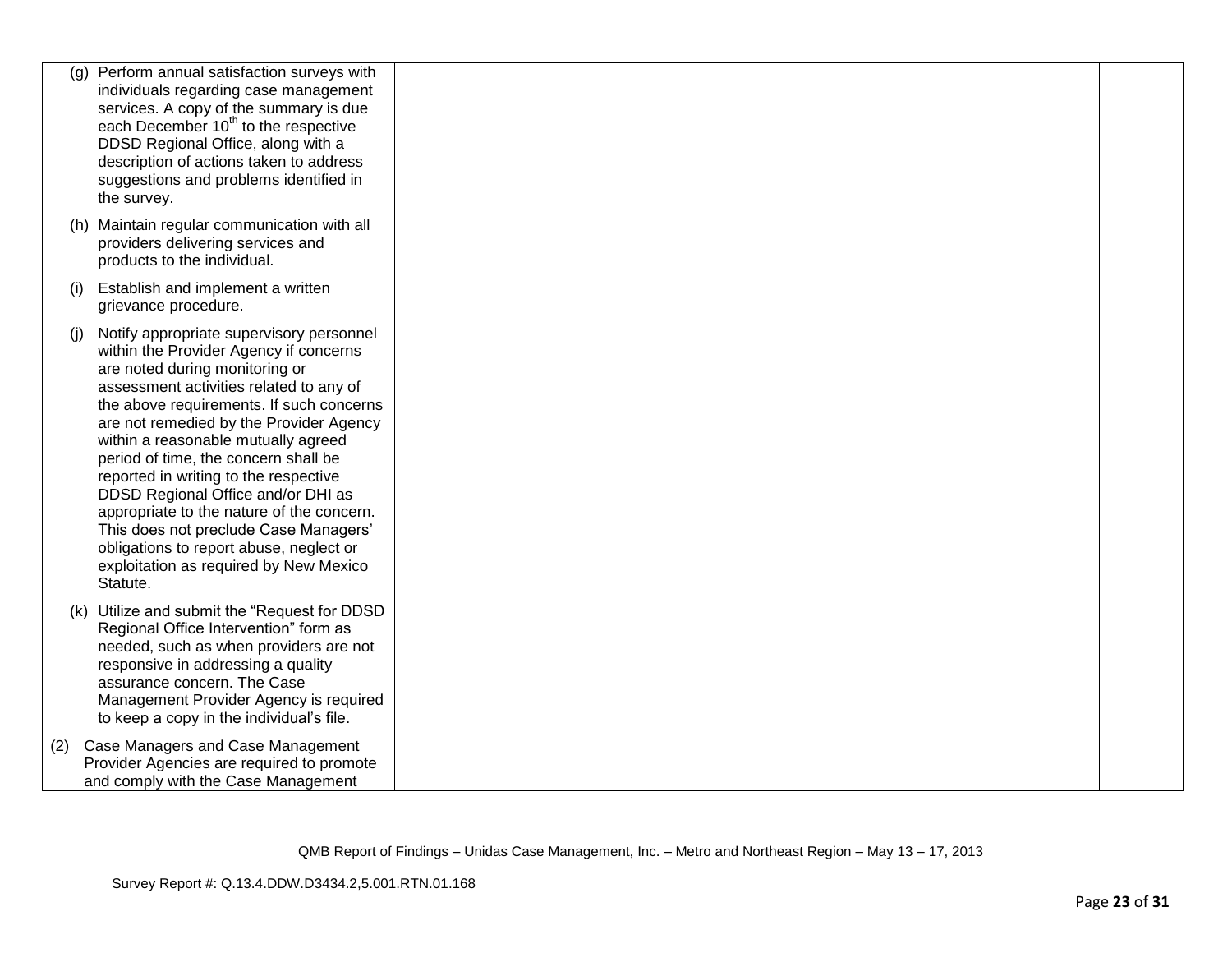| Code of Ethics:                                                                                                                                                                                                                                                                                                                     |  |  |
|-------------------------------------------------------------------------------------------------------------------------------------------------------------------------------------------------------------------------------------------------------------------------------------------------------------------------------------|--|--|
| (a) Case Managers shall provide the<br>individual/guardian with a copy of the<br>Code of Ethics when Addendum A is<br>signed.                                                                                                                                                                                                       |  |  |
| (b) Complaints against a Case Manager for<br>violation of the Code of Ethics brought to<br>the attention of DDSD will be sent to the<br>Case Manager's supervisor who is<br>required to respond within 10 working<br>days to DDSD with detailed actions<br>taken. DDSD reserves the right to<br>forward such complaints to the IRC. |  |  |
|                                                                                                                                                                                                                                                                                                                                     |  |  |
|                                                                                                                                                                                                                                                                                                                                     |  |  |
|                                                                                                                                                                                                                                                                                                                                     |  |  |
|                                                                                                                                                                                                                                                                                                                                     |  |  |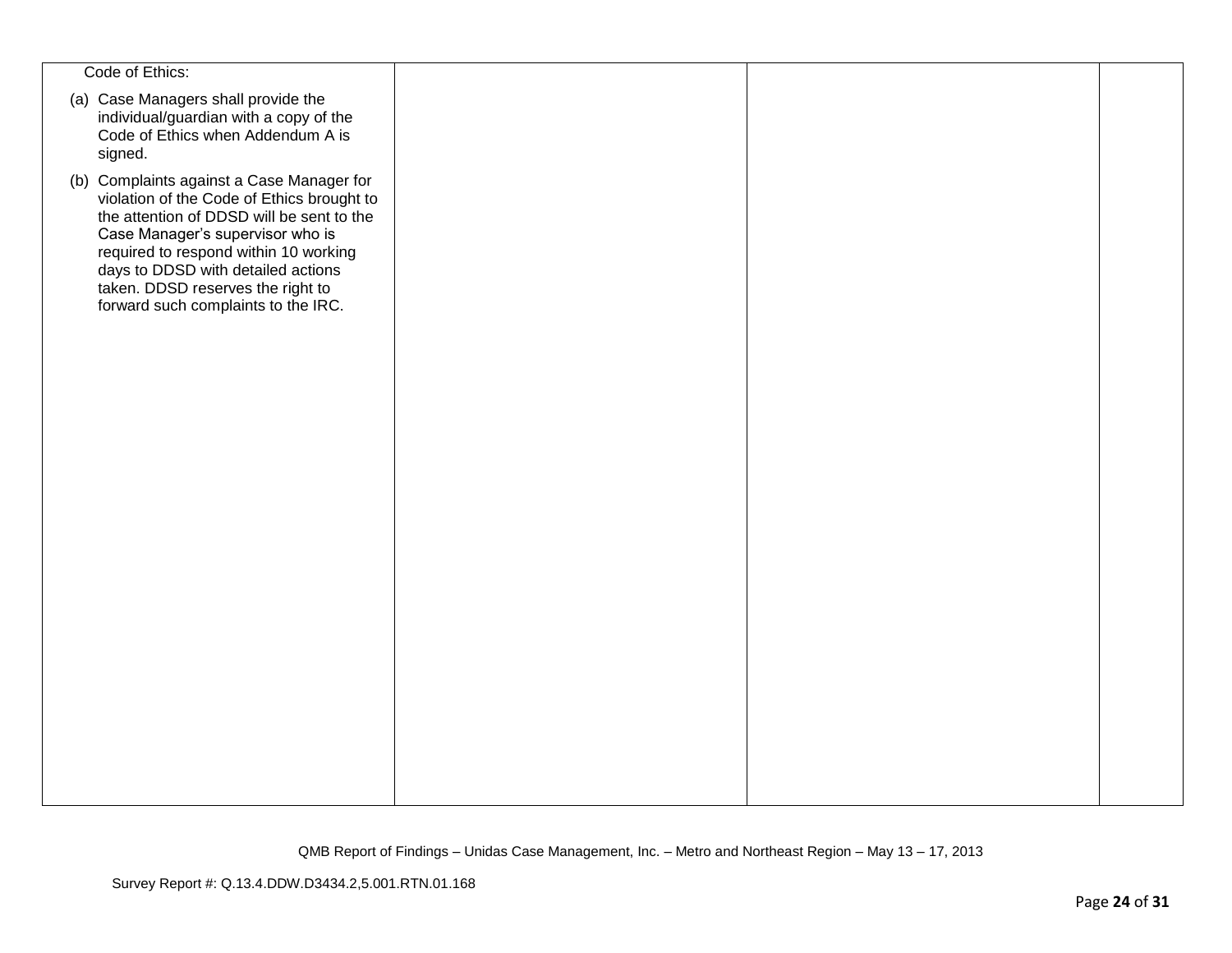| Service Domain: Qualified Providers - The State monitors non-licensed/non-certified providers to assure adherence to waiver<br>requirements. The State implements its policies and procedures for verifying that provider training is conducted in accordance with                                                                                                                                                                                                                                                                                                                                                                                                                                                                                                                                                                                                                                                                                                                                                                                                                                                                                                                                                                                                                                                                                                                                                                                                                                                                                                                                             |                                                                                                                                                                                                                                                                                                                                                                            |                                                                                                                                                                                                                                                                             |  |
|----------------------------------------------------------------------------------------------------------------------------------------------------------------------------------------------------------------------------------------------------------------------------------------------------------------------------------------------------------------------------------------------------------------------------------------------------------------------------------------------------------------------------------------------------------------------------------------------------------------------------------------------------------------------------------------------------------------------------------------------------------------------------------------------------------------------------------------------------------------------------------------------------------------------------------------------------------------------------------------------------------------------------------------------------------------------------------------------------------------------------------------------------------------------------------------------------------------------------------------------------------------------------------------------------------------------------------------------------------------------------------------------------------------------------------------------------------------------------------------------------------------------------------------------------------------------------------------------------------------|----------------------------------------------------------------------------------------------------------------------------------------------------------------------------------------------------------------------------------------------------------------------------------------------------------------------------------------------------------------------------|-----------------------------------------------------------------------------------------------------------------------------------------------------------------------------------------------------------------------------------------------------------------------------|--|
|                                                                                                                                                                                                                                                                                                                                                                                                                                                                                                                                                                                                                                                                                                                                                                                                                                                                                                                                                                                                                                                                                                                                                                                                                                                                                                                                                                                                                                                                                                                                                                                                                |                                                                                                                                                                                                                                                                                                                                                                            |                                                                                                                                                                                                                                                                             |  |
|                                                                                                                                                                                                                                                                                                                                                                                                                                                                                                                                                                                                                                                                                                                                                                                                                                                                                                                                                                                                                                                                                                                                                                                                                                                                                                                                                                                                                                                                                                                                                                                                                |                                                                                                                                                                                                                                                                                                                                                                            |                                                                                                                                                                                                                                                                             |  |
| State requirements and the approved waiver.                                                                                                                                                                                                                                                                                                                                                                                                                                                                                                                                                                                                                                                                                                                                                                                                                                                                                                                                                                                                                                                                                                                                                                                                                                                                                                                                                                                                                                                                                                                                                                    |                                                                                                                                                                                                                                                                                                                                                                            |                                                                                                                                                                                                                                                                             |  |
| Tag #1A26 Consolidated On-line                                                                                                                                                                                                                                                                                                                                                                                                                                                                                                                                                                                                                                                                                                                                                                                                                                                                                                                                                                                                                                                                                                                                                                                                                                                                                                                                                                                                                                                                                                                                                                                 | <b>Standard Level</b>                                                                                                                                                                                                                                                                                                                                                      |                                                                                                                                                                                                                                                                             |  |
| <b>Registry / Employee Abuse Registry</b>                                                                                                                                                                                                                                                                                                                                                                                                                                                                                                                                                                                                                                                                                                                                                                                                                                                                                                                                                                                                                                                                                                                                                                                                                                                                                                                                                                                                                                                                                                                                                                      |                                                                                                                                                                                                                                                                                                                                                                            |                                                                                                                                                                                                                                                                             |  |
| NMAC 7.1.12.8 - REGISTRY ESTABLISHED;<br>PROVIDER INQUIRY REQUIRED: Upon the<br>effective date of this rule, the department has<br>established and maintains an accurate and<br>complete electronic registry that contains the<br>for 1 of 20 Agency Personnel.<br>name, date of birth, address, social security<br>number, and other appropriate identifying<br>information of all persons who, while employed<br>by a provider, have been determined by the<br>after hire:<br>department, as a result of an investigation of a<br>complaint, to have engaged in a substantiated<br>registry-referred incident of abuse, neglect or<br>exploitation of a person receiving care or<br>7/26/2007.<br>services from a provider. Additions and updates<br>to the registry shall be posted no later than two<br>(2) business days following receipt. Only<br>department staff designated by the custodian<br>may access, maintain and update the data in the<br>registry.<br>Provider requirement to inquire of<br>registry. A provider, prior to employing or<br>contracting with an employee, shall inquire of<br>the registry whether the individual under<br>consideration for employment or contracting is<br>listed on the registry.<br>Prohibited employment. A provider<br>В.<br>may not employ or contract with an individual to<br>be an employee if the individual is listed on the<br>registry as having a substantiated registry-<br>referred incident of abuse, neglect or<br>exploitation of a person receiving care or<br>services from a provider.<br>Documentation of inquiry to registry.<br>D. | Based on record review, the Agency did not<br>maintain documentation in the employee's<br>personnel records that evidenced inquiry to the<br>Employee Abuse Registry prior to employment<br>The following Agency Personnel records<br>contained evidence that indicated the<br><b>Employee Abuse Registry was completed</b><br>• #54 - Date of hire 1/8/2007. Completed on | <b>Provider:</b><br>State your Plan of Correction for the<br>deficiencies cited in this tag here: $\rightarrow$<br><b>Provider:</b><br><b>Enter your ongoing Quality Assurance/Quality</b><br>Improvement processes as it related to this tag<br>number here: $\rightarrow$ |  |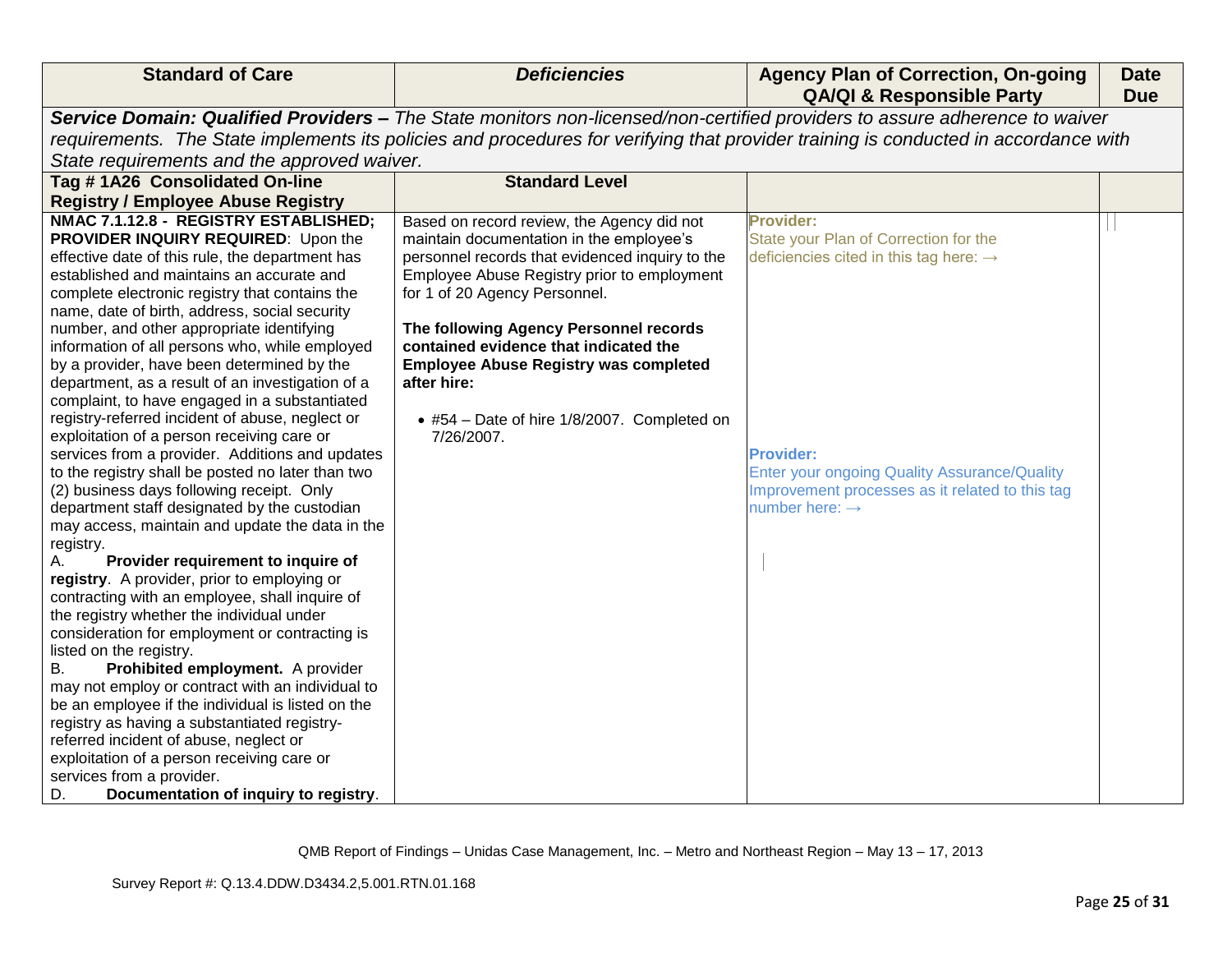| The provider shall maintain documentation in the     |  |  |
|------------------------------------------------------|--|--|
| employee's personnel or employment records           |  |  |
| that evidences the fact that the provider made       |  |  |
| an inquiry to the registry concerning that           |  |  |
| employee prior to employment. Such                   |  |  |
| documentation must include evidence, based on        |  |  |
| the response to such inquiry received from the       |  |  |
| custodian by the provider, that the employee         |  |  |
| was not listed on the registry as having a           |  |  |
| substantiated registry-referred incident of abuse,   |  |  |
| neglect or exploitation.                             |  |  |
| Documentation for other staff. With<br>Е.            |  |  |
| respect to all employed or contracted individuals    |  |  |
| providing direct care who are licensed health        |  |  |
| care professionals or certified nurse aides, the     |  |  |
| provider shall maintain documentation reflecting     |  |  |
| the individual's current licensure as a health       |  |  |
| care professional or current certification as a      |  |  |
| nurse aide.                                          |  |  |
| F.<br><b>Consequences of noncompliance.</b>          |  |  |
| The department or other governmental agency          |  |  |
| having regulatory enforcement authority over a       |  |  |
| provider may sanction a provider in accordance       |  |  |
| with applicable law if the provider fails to make    |  |  |
| an appropriate and timely inquiry of the registry,   |  |  |
| or fails to maintain evidence of such inquiry, in    |  |  |
| connection with the hiring or contracting of an      |  |  |
| employee; or for employing or contracting any        |  |  |
| person to work as an employee who is listed on       |  |  |
| the registry. Such sanctions may include a           |  |  |
| directed plan of correction, civil monetary          |  |  |
| penalty not to exceed five thousand dollars          |  |  |
| (\$5000) per instance, or termination or non-        |  |  |
| renewal of any contract with the department or       |  |  |
| other governmental agency.                           |  |  |
|                                                      |  |  |
| Developmental Disabilities (DD) Waiver Service       |  |  |
| Standards effective 4/1/2007                         |  |  |
| <b>Chapter 1.IV. General Provider</b>                |  |  |
| Requirements. D. Criminal History                    |  |  |
| <b>Screening:</b> All personnel shall be screened by |  |  |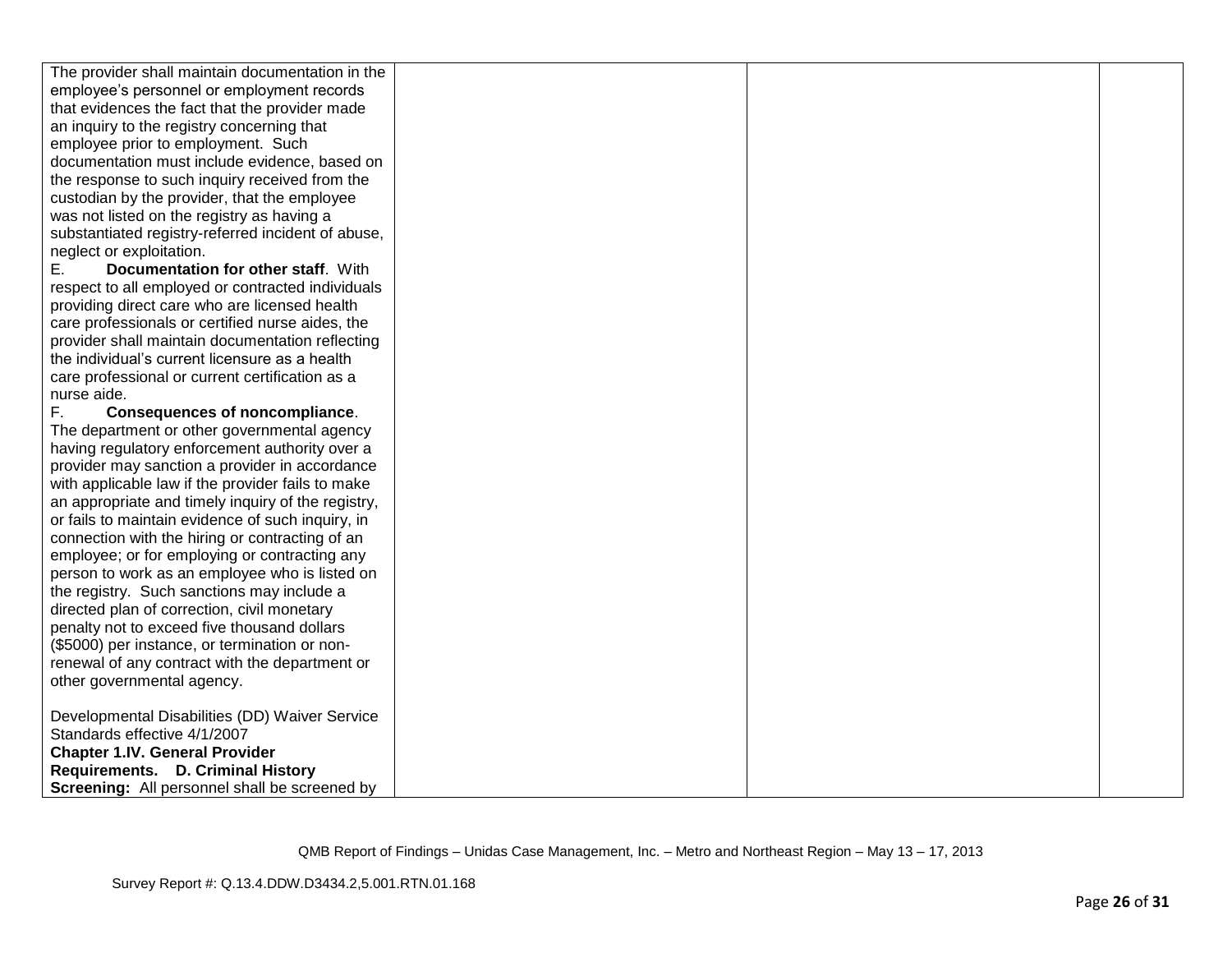| the Provider Agency in regard to the employee's<br>qualifications, references, and employment<br>history, prior to employment. All Provider<br>Agencies shall comply with the Criminal Records<br>Screening for Caregivers 7.1.12 NMAC and<br>Employee Abuse Registry 7.1.12 NMAC as<br>required by the Department of Health, Division<br>of Health Improvement. |  |  |
|------------------------------------------------------------------------------------------------------------------------------------------------------------------------------------------------------------------------------------------------------------------------------------------------------------------------------------------------------------------|--|--|
|                                                                                                                                                                                                                                                                                                                                                                  |  |  |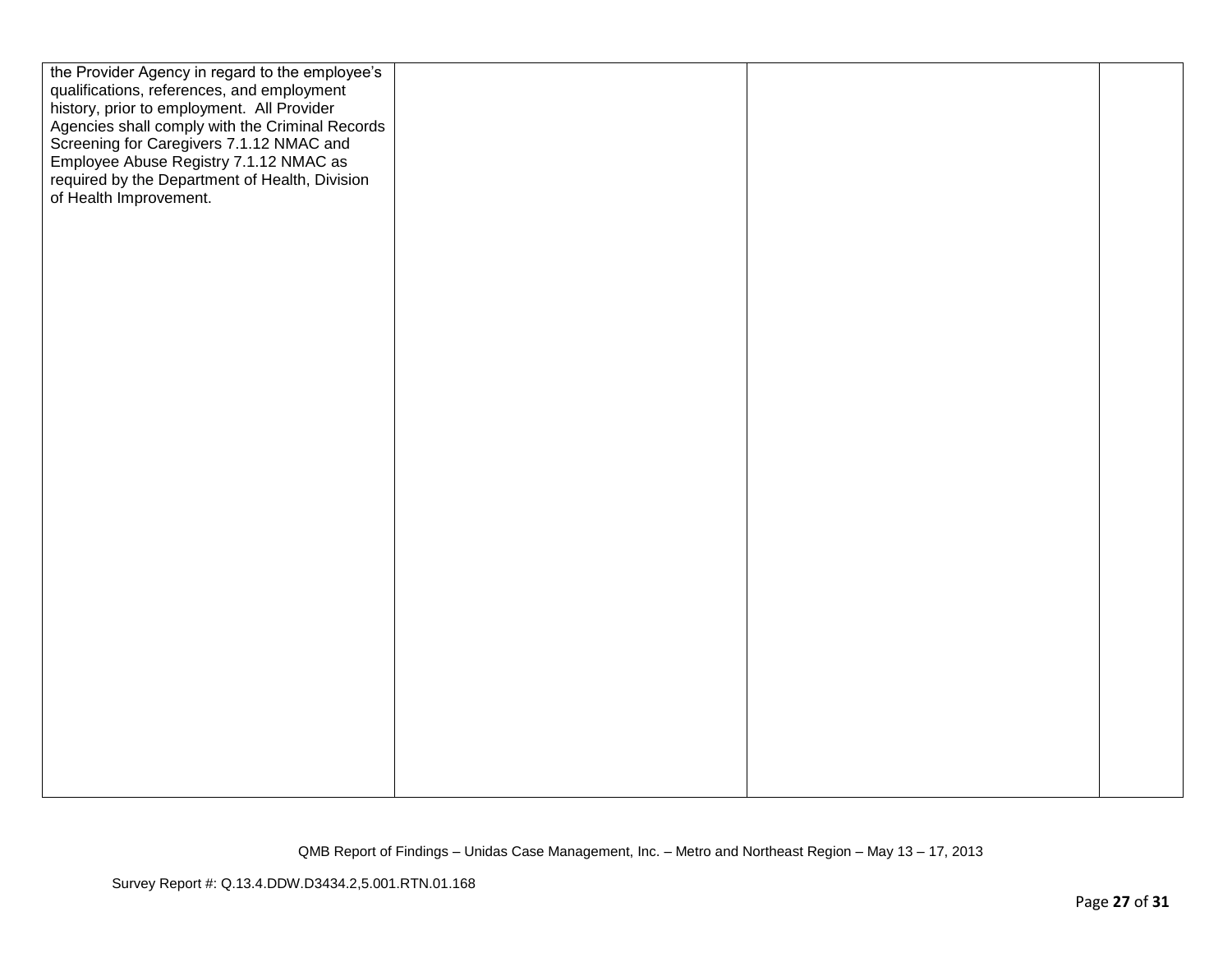| <b>Standard of Care</b>                                                                    | <b>Deficiencies</b>                             | <b>Agency Plan of Correction, On-going</b><br><b>QA/QI &amp; Responsible Party</b>                                                   | <b>Date</b><br><b>Due</b> |
|--------------------------------------------------------------------------------------------|-------------------------------------------------|--------------------------------------------------------------------------------------------------------------------------------------|---------------------------|
|                                                                                            |                                                 | Service Domain: Health and Welfare - The state, on an ongoing basis, identifies, addresses and seeks to prevent occurrences of       |                           |
|                                                                                            |                                                 | abuse, neglect and exploitation. Individuals shall be afforded their basic human rights. The provider supports individuals to access |                           |
| needed healthcare services in a timely manner.                                             |                                                 |                                                                                                                                      |                           |
| Tag #1A28.2 Incident Mgt. System -                                                         | <b>Standard Level Deficiency</b>                |                                                                                                                                      |                           |
| <b>Parent/Guardian Training</b>                                                            |                                                 |                                                                                                                                      |                           |
| NMAC 7.1.13.10 INCIDENT MANAGEMENT                                                         | Based on record review, the Agency did not      | <b>Provider:</b>                                                                                                                     |                           |
| <b>SYSTEM REQUIREMENTS:</b>                                                                | provide documentation indicating consumer,      | State your Plan of Correction for the                                                                                                |                           |
| A. General: All licensed health care facilities                                            | family members, or legal guardians had received | deficiencies cited in this tag here: $\rightarrow$                                                                                   |                           |
| and community based service providers shall                                                | an orientation packet including incident        |                                                                                                                                      |                           |
| establish and maintain an incident management                                              | management system policies and procedural       |                                                                                                                                      |                           |
| system, which emphasizes the principles of                                                 | information concerning the reporting of Abuse,  |                                                                                                                                      |                           |
| prevention and staff involvement. The licensed                                             | Neglect and Misappropriation of Consumers'      |                                                                                                                                      |                           |
| health care facility or community based service<br>provider shall ensure that the incident | Property, for 1 of 45 individuals.              |                                                                                                                                      |                           |
| management system policies and procedures                                                  | • Parent/Guardian Incident Management           |                                                                                                                                      |                           |
| requires all employees to be competently trained                                           | Training (Abuse, Neglect & Misappropriation     |                                                                                                                                      |                           |
| to respond to, report, and document incidents in                                           | of Consumers' Property) (#31)                   |                                                                                                                                      |                           |
| a timely and accurate manner.                                                              |                                                 |                                                                                                                                      |                           |
|                                                                                            |                                                 | <b>Provider:</b>                                                                                                                     |                           |
| E. Consumer and Guardian Orientation                                                       |                                                 | <b>Enter your ongoing Quality Assurance/Quality</b>                                                                                  |                           |
| Packet: Consumers, family members and legal                                                |                                                 | Improvement processes as it related to this tag                                                                                      |                           |
| guardians shall be made aware of and have                                                  |                                                 | number here: $\rightarrow$                                                                                                           |                           |
| available immediate accessibility to the licensed                                          |                                                 |                                                                                                                                      |                           |
| health care facility and community based service                                           |                                                 |                                                                                                                                      |                           |
| provider incident reporting processes. The<br>licensed health care facility and community  |                                                 |                                                                                                                                      |                           |
| based service provider shall provide consumers,                                            |                                                 |                                                                                                                                      |                           |
| family members or legal guardians an                                                       |                                                 |                                                                                                                                      |                           |
| orientation packet to include incident                                                     |                                                 |                                                                                                                                      |                           |
| management systems policies and procedural                                                 |                                                 |                                                                                                                                      |                           |
| information concerning the reporting of abuse,                                             |                                                 |                                                                                                                                      |                           |
| neglect or misappropriation. The licensed health                                           |                                                 |                                                                                                                                      |                           |
| care facility and community based service                                                  |                                                 |                                                                                                                                      |                           |
| provider shall include a signed statement                                                  |                                                 |                                                                                                                                      |                           |
| indicating the date, time, and place they                                                  |                                                 |                                                                                                                                      |                           |
| received their orientation packet to be contained                                          |                                                 |                                                                                                                                      |                           |
| in the consumer's file. The appropriate                                                    |                                                 |                                                                                                                                      |                           |
| consumer, family member or legal guardian                                                  |                                                 |                                                                                                                                      |                           |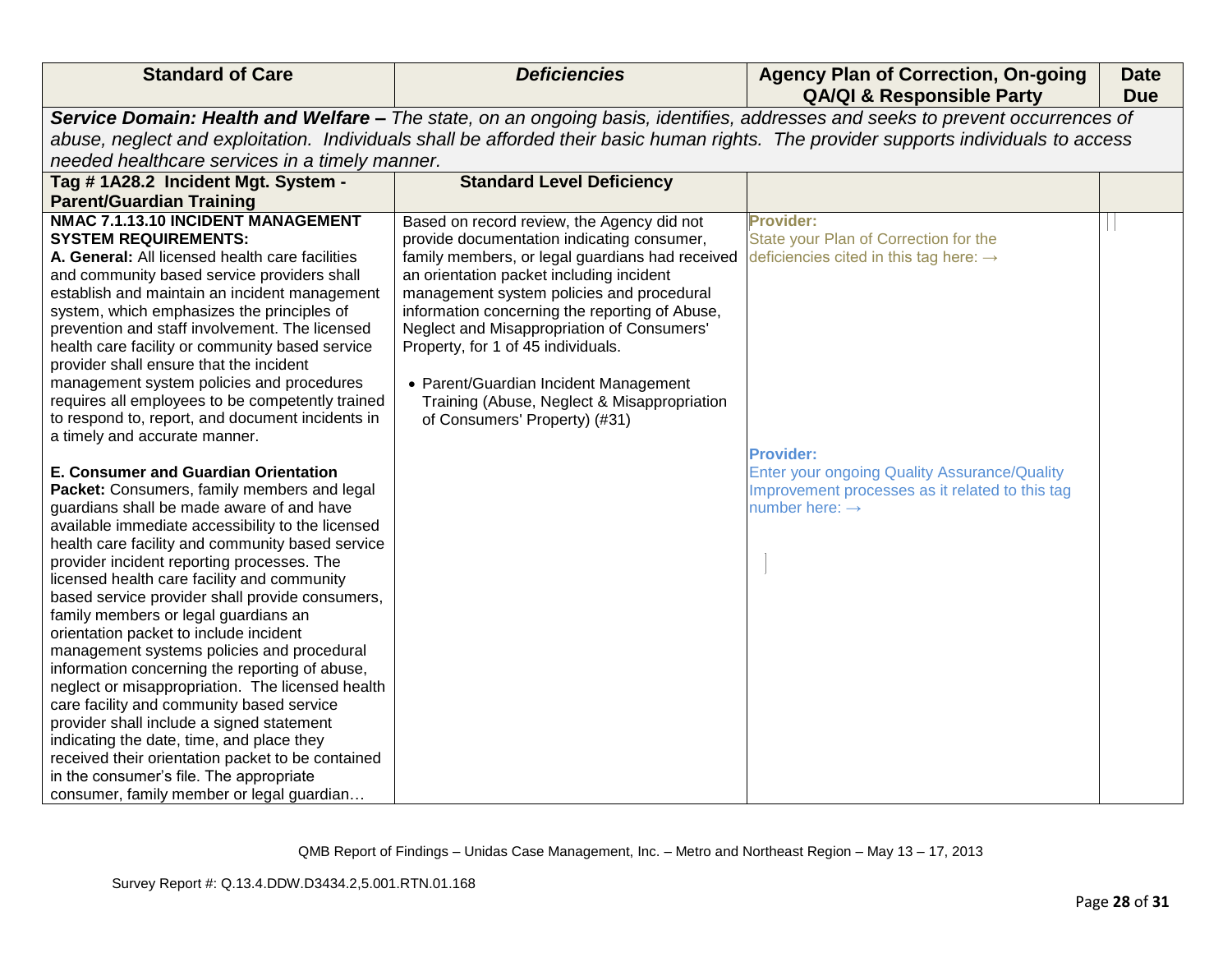| Tag #1A29 Complaints / Grievances -                                                                                                                                                                                                                                                                                                                                                                                                                                                                                                                                                                                                                                                                                                                                                                                                                                                                                                                                                                                                                                            | <b>Standard Level Deficiency</b>                                                                                                                                                                                                                                     |                                                                                                                                                                                                                                                                      |  |
|--------------------------------------------------------------------------------------------------------------------------------------------------------------------------------------------------------------------------------------------------------------------------------------------------------------------------------------------------------------------------------------------------------------------------------------------------------------------------------------------------------------------------------------------------------------------------------------------------------------------------------------------------------------------------------------------------------------------------------------------------------------------------------------------------------------------------------------------------------------------------------------------------------------------------------------------------------------------------------------------------------------------------------------------------------------------------------|----------------------------------------------------------------------------------------------------------------------------------------------------------------------------------------------------------------------------------------------------------------------|----------------------------------------------------------------------------------------------------------------------------------------------------------------------------------------------------------------------------------------------------------------------|--|
| Acknowledgement                                                                                                                                                                                                                                                                                                                                                                                                                                                                                                                                                                                                                                                                                                                                                                                                                                                                                                                                                                                                                                                                |                                                                                                                                                                                                                                                                      |                                                                                                                                                                                                                                                                      |  |
| <b>NMAC 7.26.3.6</b><br>These regulations set out rights that the<br>А.<br>department expects all providers of services to<br>individuals with developmental disabilities to<br>respect. These regulations are intended to<br>complement the department's Client Complaint<br>Procedures (7 NMAC 26.4) [now 7.26.4 NMAC].<br>NMAC 7.26.3.13 Client Complaint Procedure<br>Available. A complainant may initiate a<br>complaint as provided in the client complaint<br>procedure to resolve complaints alleging that a<br>service provider has violated a client's rights as<br>described in Section 10 [now 7.26.3.10 NMAC].<br>The department will enforce remedies for<br>substantiated complaints of violation of a client's<br>rights as provided in client complaint procedure.<br>[09/12/94; 01/15/97; Recompiled 10/31/01]<br>NMAC 7.26.4.13 Complaint Process:<br>A. (2). The service provider's complaint or<br>grievance procedure shall provide, at a<br>minimum, that: (a) the client is notified of the<br>service provider's complaint or grievance<br>procedure | Based on record review, the Agency did not<br>provide documentation indicating the complaint<br>procedure had been made available to<br>individuals or their legal guardians for 1 of 45<br>individuals.<br>• Grievance/Complaint Procedure<br>Acknowledgement (#31) | Provider:<br>State your Plan of Correction for the<br>deficiencies cited in this tag here: $\rightarrow$<br><b>Provider:</b><br><b>Enter your ongoing Quality Assurance/Quality</b><br>Improvement processes as it related to this tag<br>number here: $\rightarrow$ |  |
|                                                                                                                                                                                                                                                                                                                                                                                                                                                                                                                                                                                                                                                                                                                                                                                                                                                                                                                                                                                                                                                                                |                                                                                                                                                                                                                                                                      |                                                                                                                                                                                                                                                                      |  |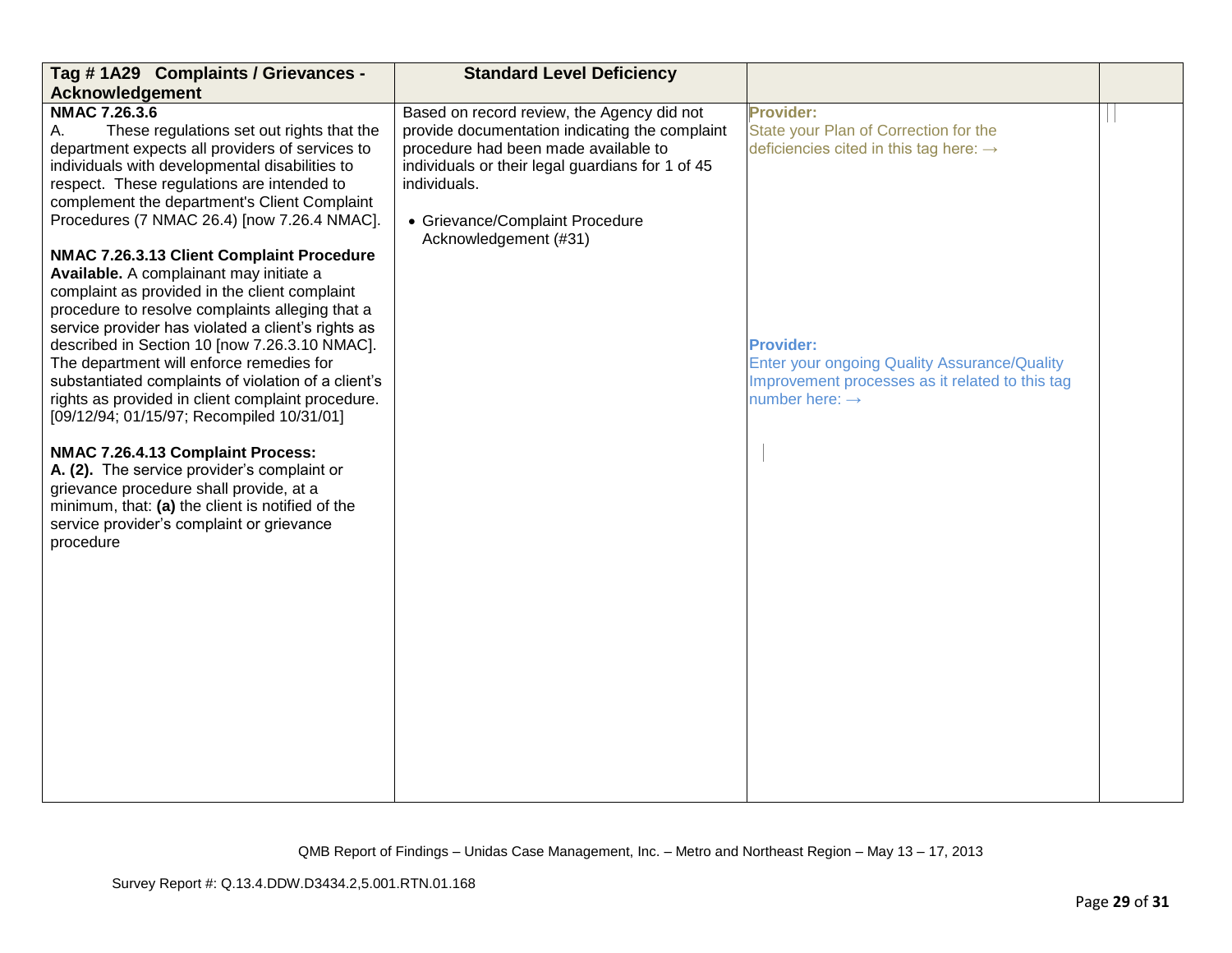| <b>Standard of Care</b>                                                                                                                                                                     | <b>Deficiencies</b>                                                                                                                                                            | <b>Agency Plan of Correction, On-going</b>                                                                                                                   | <b>Date</b> |
|---------------------------------------------------------------------------------------------------------------------------------------------------------------------------------------------|--------------------------------------------------------------------------------------------------------------------------------------------------------------------------------|--------------------------------------------------------------------------------------------------------------------------------------------------------------|-------------|
|                                                                                                                                                                                             |                                                                                                                                                                                | <b>QA/QI &amp; Responsible Party</b>                                                                                                                         | <b>Due</b>  |
|                                                                                                                                                                                             |                                                                                                                                                                                | Service Domain: Medicaid Billing/Reimbursement - State financial oversight exists to assure that claims are coded and paid for in                            |             |
| accordance with the reimbursement methodology specified in the approved waiver.                                                                                                             |                                                                                                                                                                                |                                                                                                                                                              |             |
| <b>TAG #1A12 All Services Reimbursement (No Deficiencies)</b>                                                                                                                               |                                                                                                                                                                                |                                                                                                                                                              |             |
|                                                                                                                                                                                             |                                                                                                                                                                                |                                                                                                                                                              |             |
|                                                                                                                                                                                             |                                                                                                                                                                                | Developmental Disabilities (DD) Waiver Service Standards effective 4/1/2007 Chapter 1. III. PROVIDER AGENCY DOCUMENTATION OF                                 |             |
| <b>SERVICE DELIVERY AND LOCATION</b>                                                                                                                                                        |                                                                                                                                                                                |                                                                                                                                                              |             |
| prior to a request for reimbursement from the HSD. For each unit billed, the record shall contain the following:<br>(3) The signature or authenticated name of staff providing the service. | (1) Date, start and end time of each service encounter or other billable service interval;<br>(2) A description of what occurred during the encounter or service interval; and | <b>B. Billable Units:</b> The documentation of the billable time spent with an individual shall be kept on the written or electronic record that is prepared |             |
| months of January, February, and March 2013.                                                                                                                                                |                                                                                                                                                                                | Billing for Case Management services was reviewed for 45 of 45 individuals. Progress notes and billing records supported billing activities for the          |             |